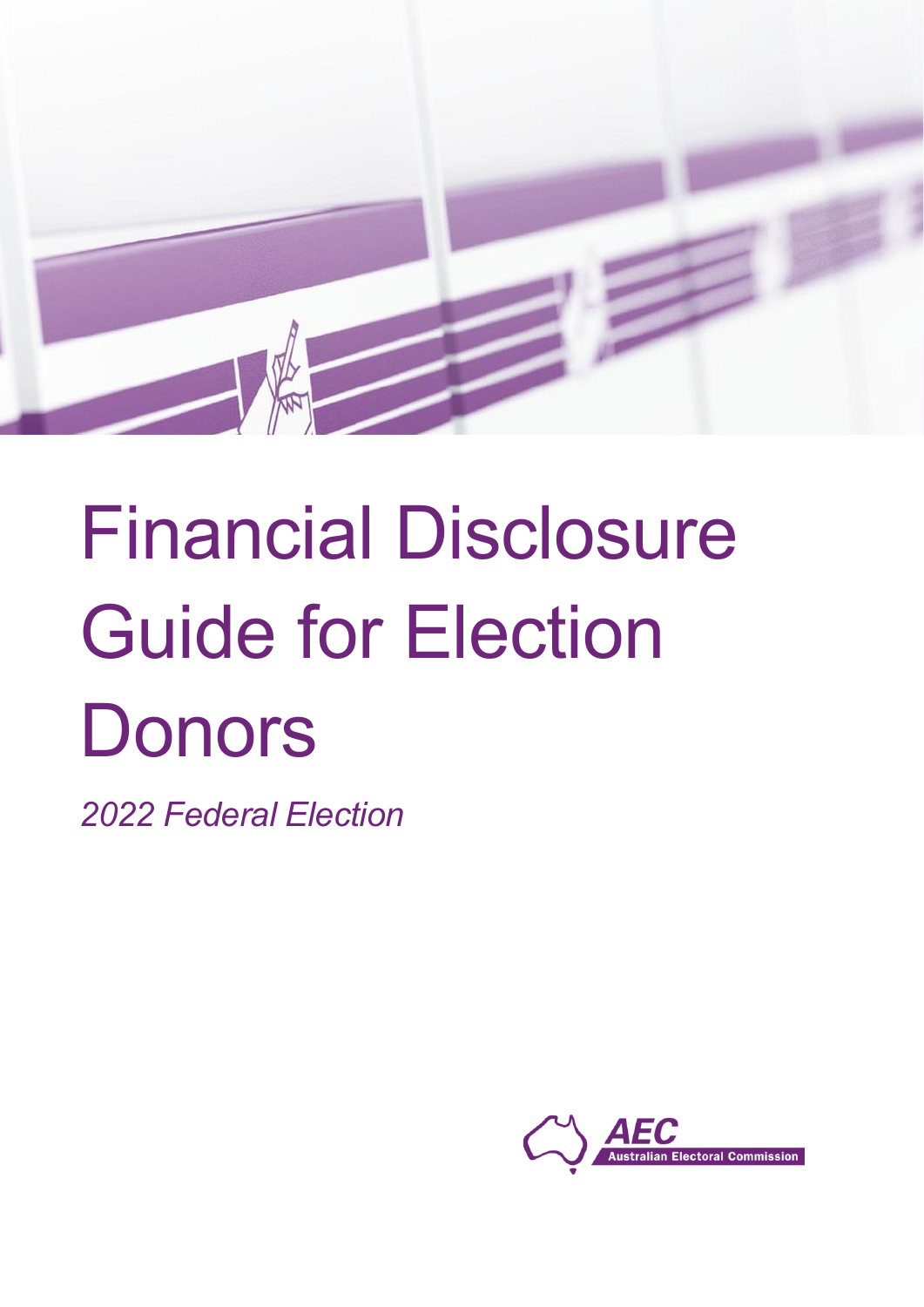The Australian Electoral Commission asserts the right to be recognised as author of the original material in the following manner:



© Commonwealth of Australia 2022.

Unless otherwise noted, the AEC has applied the Creative Commons Attribution 4.0 International Licence (Licence) to this publication with the exception of the Commonwealth Coat of Arms, the AEC's logos, and content supplied by third parties. Use of material subject to the Licence must not assert or imply any connection with, or endorsement by, the AEC unless with express prior written permission.

The Australian Electoral Commission asserts the right of recognition as author of the original material. The publication should be attributed as Financial Disclosure Guide for Election Donors.

Enquiries regarding the licence and any use of this document are welcome at:

Disclosure and Compliance Australian Electoral Commission Locked Bag 4007 Canberra ACT 2601

Email: [fad@aec.gov.au](mailto:fad@aec.gov.au) Phone: 02 6271 4552

[www.aec.gov.au](http://www.aec.gov.au/)

Published May 2022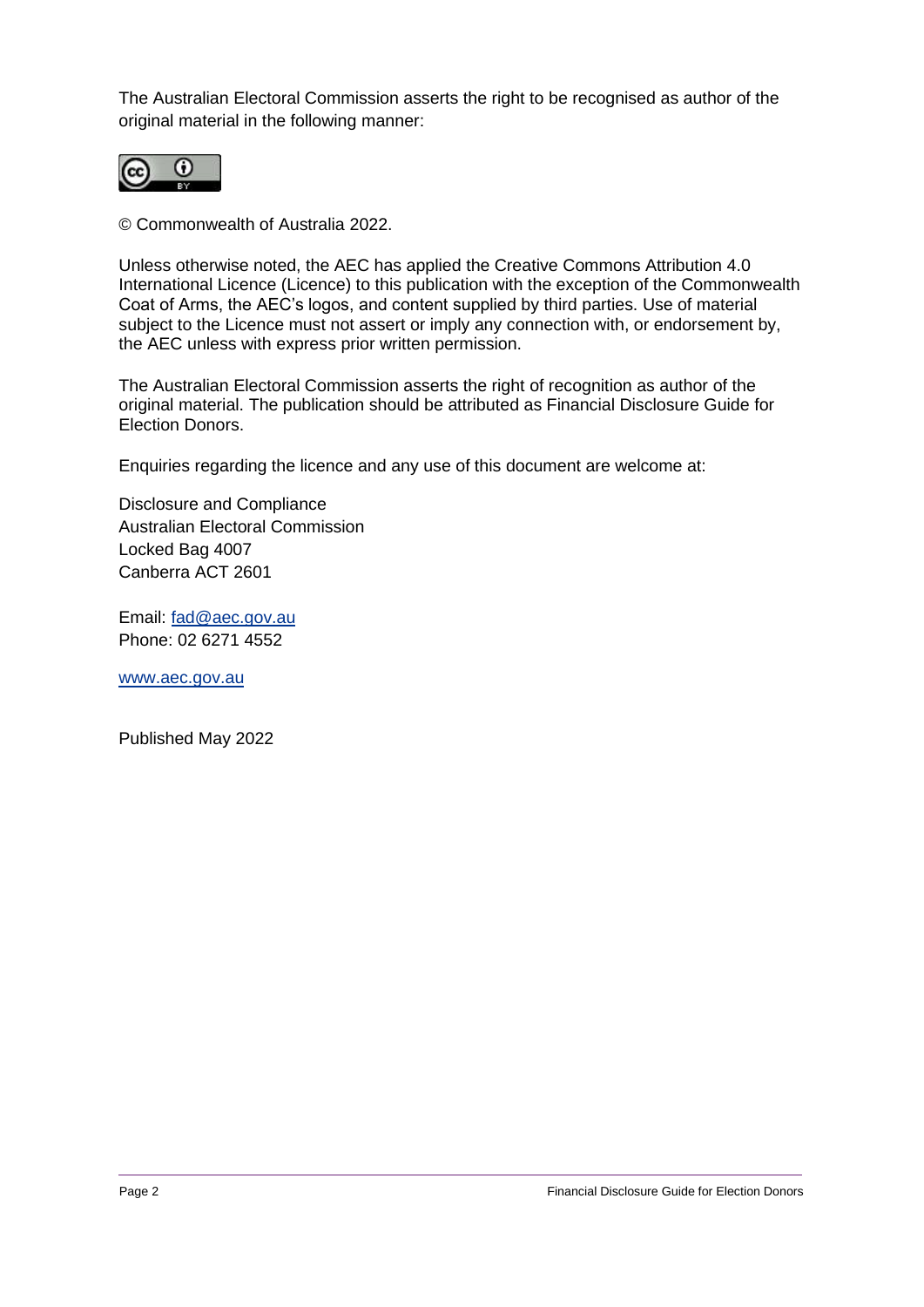# <span id="page-2-0"></span>**Contents**

| Donations made to a registered political party or an endorsed candidate's campaign    |
|---------------------------------------------------------------------------------------|
| Donations made to a Member of the House of Representatives or Senator 11              |
| Donations to multiple candidates or members of Senate groups12                        |
| Donations made to persons or entities receiving donations on behalf of a candidate or |
|                                                                                       |
|                                                                                       |
|                                                                                       |
|                                                                                       |
|                                                                                       |
|                                                                                       |
|                                                                                       |
|                                                                                       |
|                                                                                       |
|                                                                                       |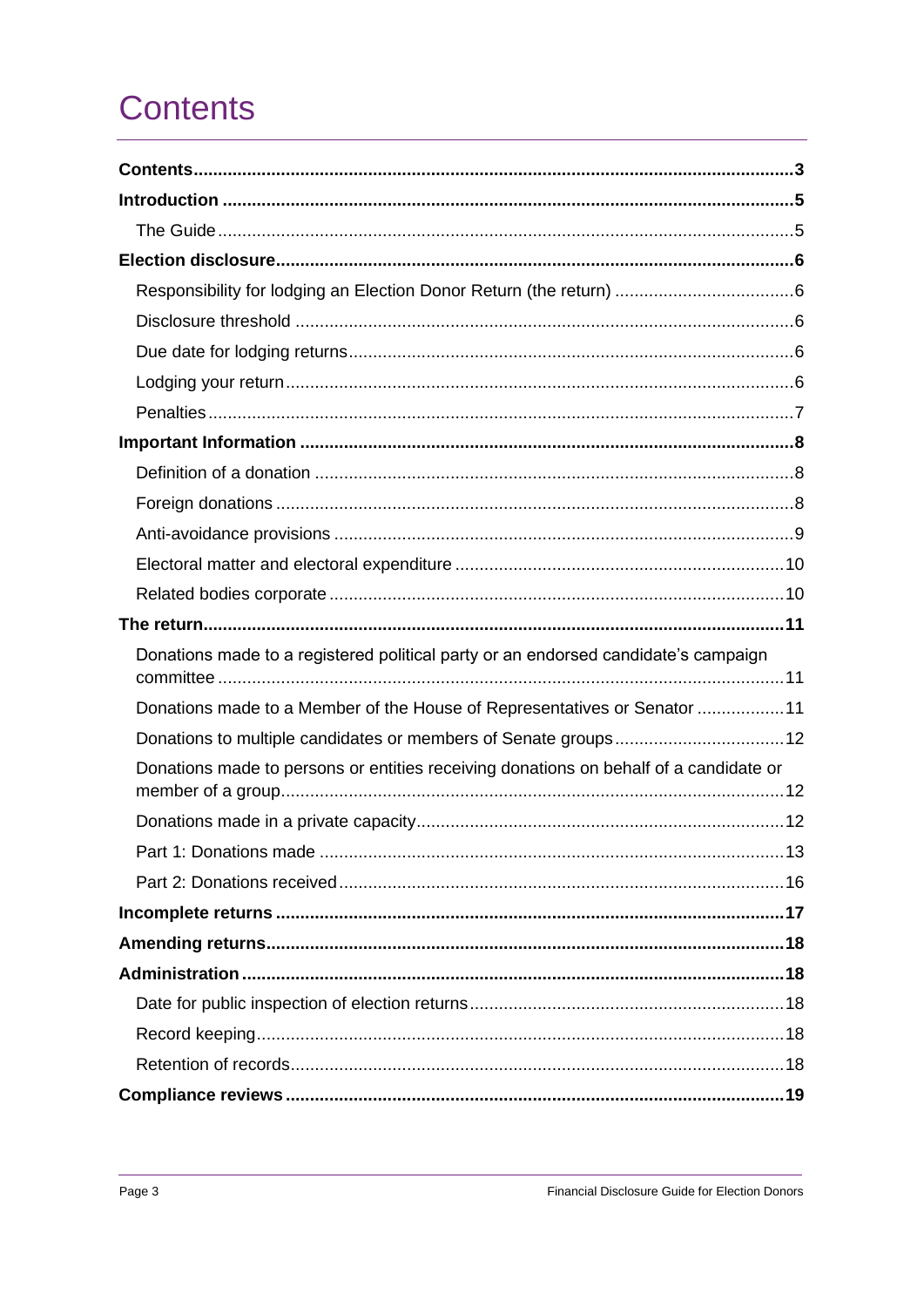| Appendix 2 – Penalties relating to the Commonwealth funding and disclosure |  |
|----------------------------------------------------------------------------|--|
|                                                                            |  |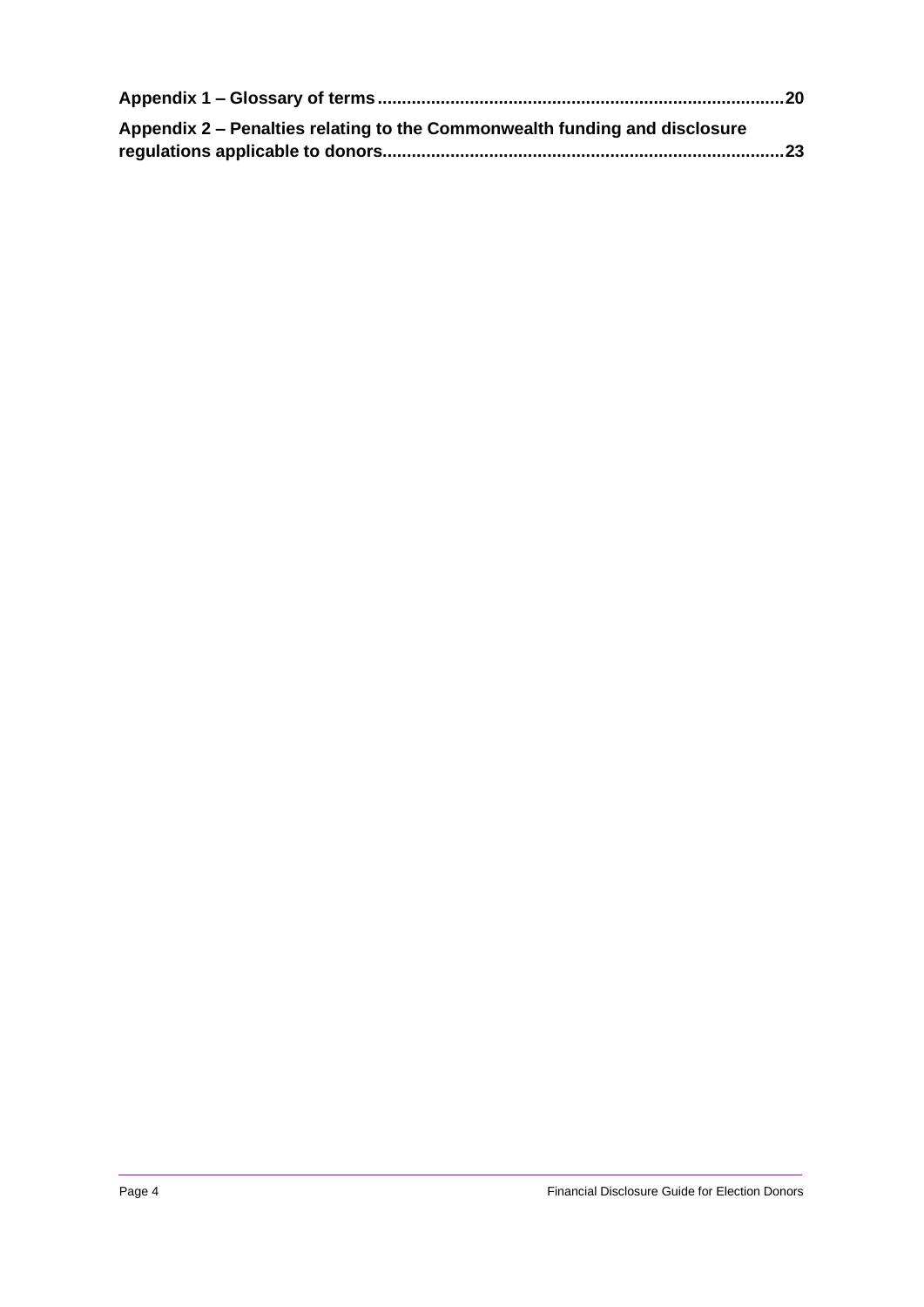# <span id="page-4-0"></span>Introduction

The Commonwealth funding and disclosure scheme (the disclosure scheme) established under Part XX of the *Commonwealth Electoral Act 1918* (Electoral Act) deals with the public funding of federal election campaigns and the disclosure of detailed financial information.

The disclosure scheme was introduced to increase overall transparency and inform the public about the financial dealings of political parties, candidates and others involved in the electoral process.

The disclosure scheme requires election donors, candidates, Senate groups, Members of the House of Representatives, Senators, political parties, significant third parties, associated entities, third parties and donors to lodge financial disclosure returns with the Australian Electoral Commission (AEC). The disclosure returns are published on the [AEC](http://www.aec.gov.au/)  [website.](http://www.aec.gov.au/)

## <span id="page-4-1"></span>The Guide

This version of the Financial Disclosure Guide for Election Donors (the guide) applies to returns for the 2022 federal election. While the guide is intended to assist election donors with meeting their disclosure requirements, it does not address the whole of the Electoral Act. Users should familiarise themselves with the relevant part of the Electoral Act and seek independent legal advice where necessary.

The Electoral Act and all guides published by the AEC are available at [www.aec.gov.au.](http://www.aec.gov.au/) Financial disclosure returns are also available for viewing on the [Transparency Register](https://transparency.aec.gov.au/) after the public release date.

The guide incorporates text boxes to highlight important information. Each text box is prefaced with a symbol. For example:

| A warning symbol indicates information relating to a legal<br>obligation under the Electoral Act. |  |  |  |
|---------------------------------------------------------------------------------------------------|--|--|--|
|                                                                                                   |  |  |  |
| An information symbol indicates a useful tip.                                                     |  |  |  |
|                                                                                                   |  |  |  |
| A timing symbol indicates a due date.                                                             |  |  |  |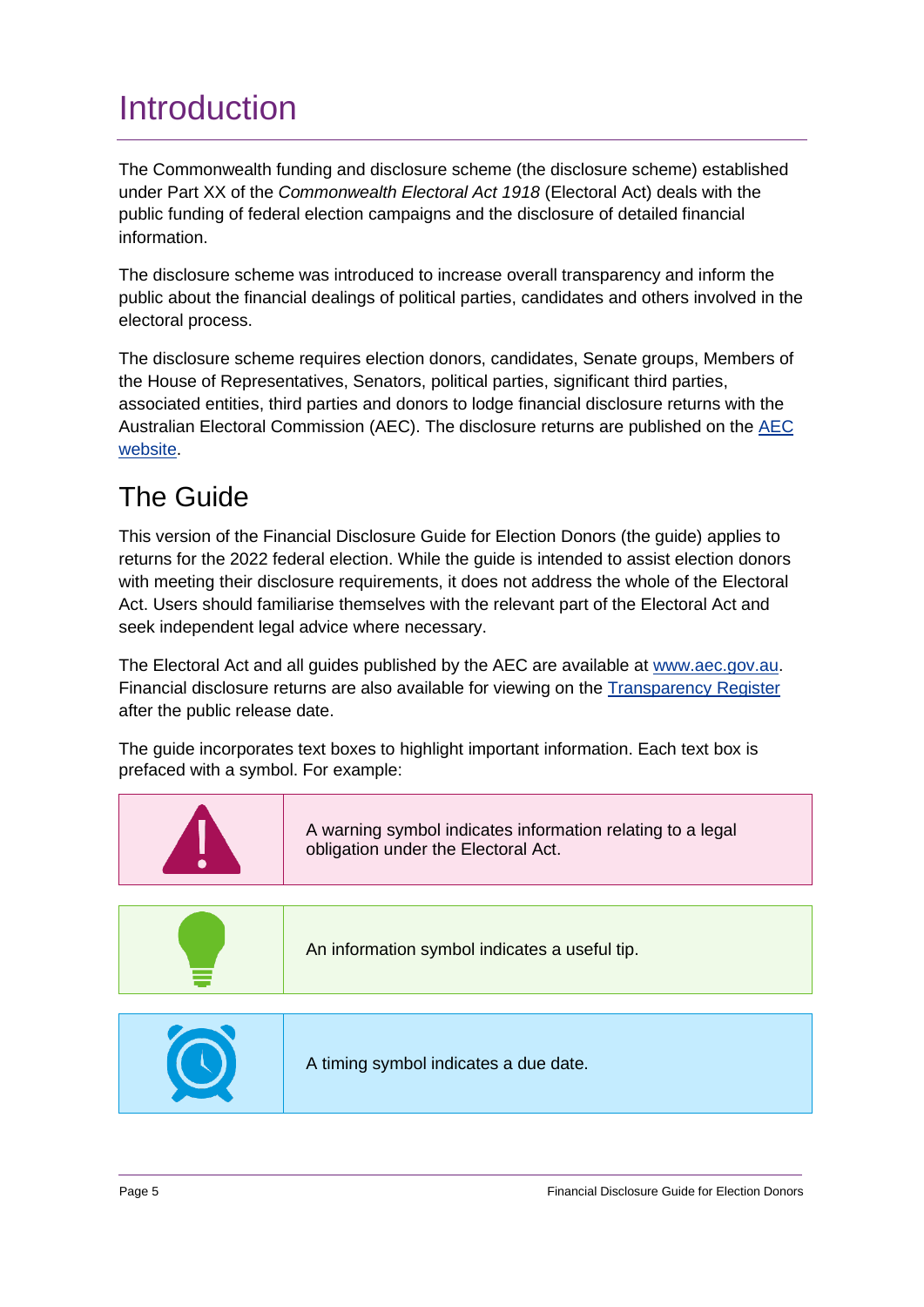# <span id="page-5-0"></span>Election disclosure

## <span id="page-5-1"></span>Responsibility for lodging an Election Donor Return (the return)

The person or entity that made a donation or donations totalling more than the disclosure threshold to a candidate or member of a Senate group in an election must lodge the return. If the donor is an entity, the return should be lodged by a person with the authority to do so. In the case of a company this may be the CEO, company secretary or financial controller. In the case of a trust it would be the trustee.

## <span id="page-5-2"></span>Disclosure threshold



The disclosure threshold for the 2022 federal election is for amounts of more than \$14,500. This figure is indexed annually.

## <span id="page-5-3"></span>Due date for lodging returns

The AEC contacts the people and organisations identified as donors on candidate or Senate group returns to advise them of their financial disclosure obligations under the Electoral Act. It is important to note this **does not** absolve donors who are not contacted from completing and submitting returns.



## <span id="page-5-4"></span>Lodging your return

Election donors can prepare and lodge their return online via the eReturns portal. The eReturns portal can be accessed from [https://ereturns.aec.gov.au.](https://ereturns.aec.gov.au/) This is the easiest way to lodge your return accurately and on time. It is quick, secure, environmentally friendly and allows importing/exporting of files which eliminates transcription errors.

To use the eReturns portal new identified donors will be issued a username and password with their obligation letter.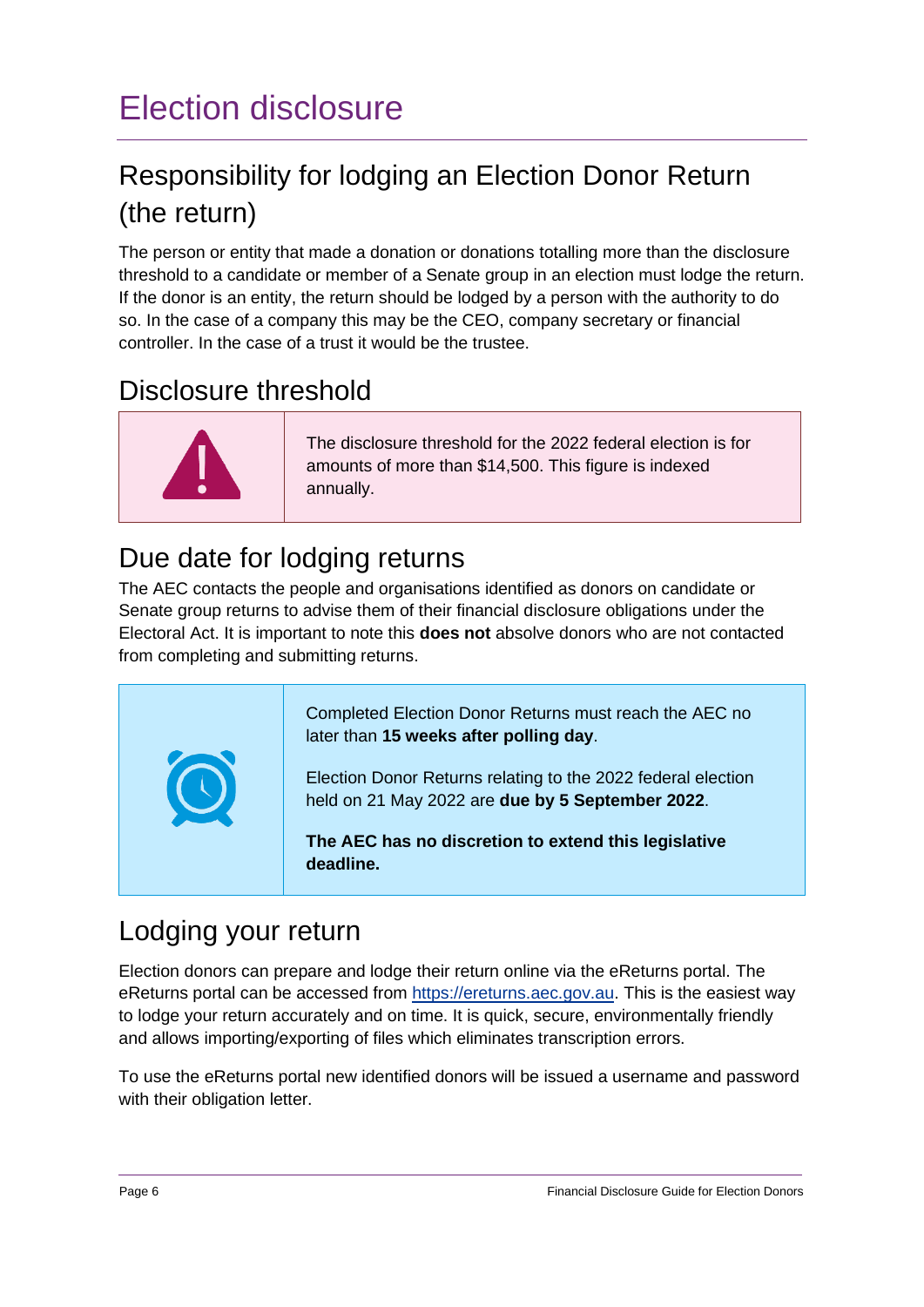For more information about lodging a return online using eReturns please refer to the [eReturns Quick Reference Guides](https://www.aec.gov.au/Parties_and_Representatives/financial_disclosure/returns.htm#eReturns) available on the AEC website.

## <span id="page-6-0"></span>**Penalties**

The Electoral Act imposes civil penalties and, in some cases, criminal penalties if a person or entity contravenes the requirements of the Electoral Act. The AEC provides support, including this guide, to assist donors to comply with their disclosure obligations.

The AEC deals with non-compliance as appropriate to the circumstances, including possible referral to the Commonwealth Director of Public Prosecutions for commencement of legal action. Refer to **[Appendix](#page-22-0) 2** of this guide for a list of civil and criminal penalties under the Electoral Act.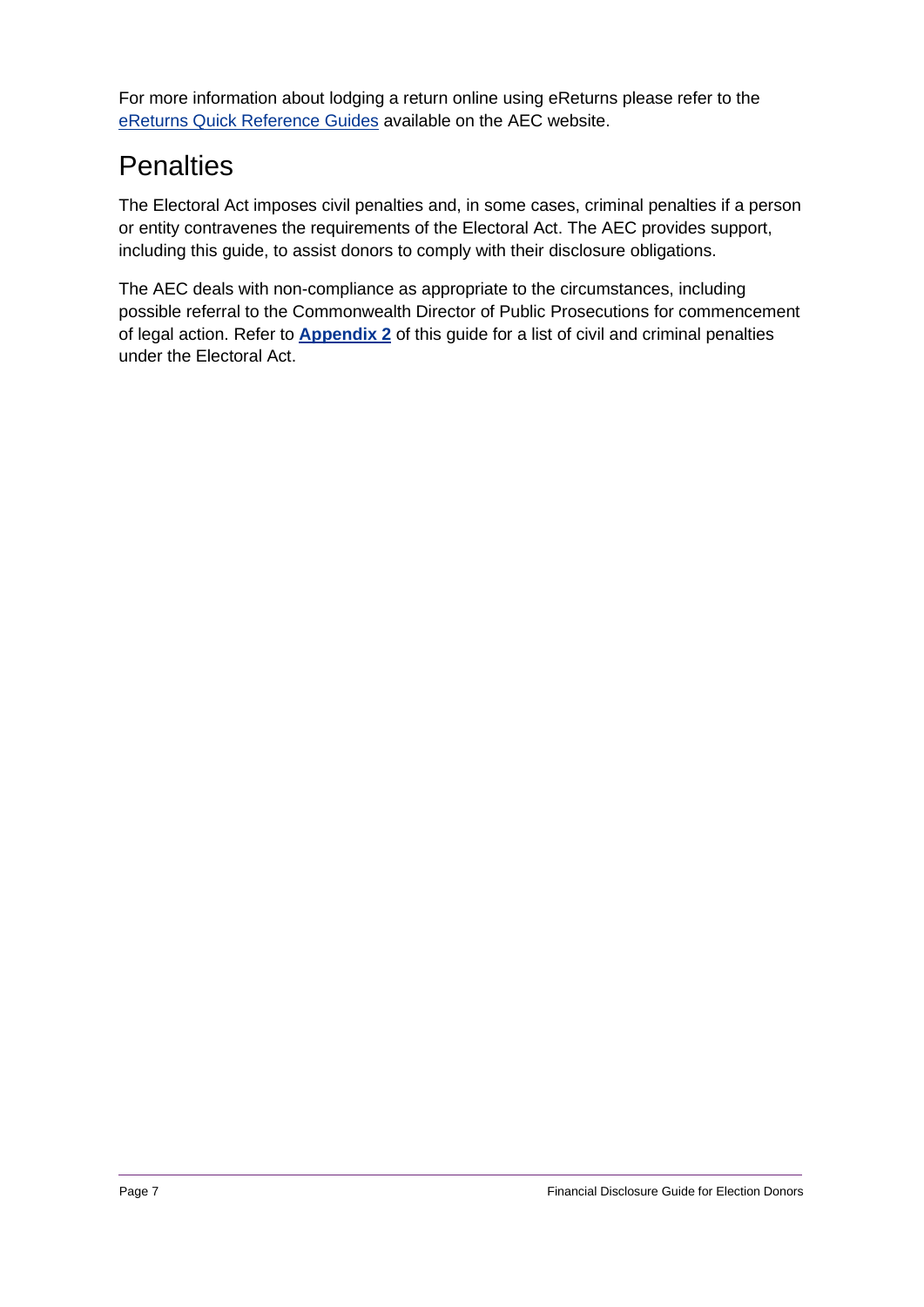# <span id="page-7-0"></span>Important Information

## <span id="page-7-1"></span>Definition of a donation

A donation has the same meaning as a gift under the Electoral Act. A gift is defined as any disposition of property made by a person to another person, being a disposition made without consideration in money or money's worth or with inadequate consideration, and includes the provision of a service (other than volunteer labour) for no consideration or for inadequate consideration, but does not include:

- (a) a payment under Division 3; or
- (b) an annual subscription paid to a political party, to a State branch of a political party or to a division of a State branch of a political party by a person in respect of the person's membership of the party, branch or division; or
- (c) any visit, experience or activity provided for the purposes of a political exchange program.

A gift also includes a '**gift-in-kind**' such as the provision of a service (other than volunteer labour) for no consideration (see **[Part 1](#page-13-0)** for examples).



Section  $287(1)$  of the Electoral Act provides the meaning of a gift.

## <span id="page-7-2"></span>Foreign donations

Candidates, Senate groups and political parties are **restricted**:

- from receiving gifts of \$100 or more where:
	- o the recipient knows the donor is a foreign donor; and
	- $\circ$  the recipient knows that the foreign donor intends the gift to be used to incur [electoral expenditure](https://www.aec.gov.au/Parties_and_Representatives/financial_disclosure/files/electoral-matter-and-electoral-expenditure-fact-sheet.pdf) or is for the dominant purpose of creating or communicating [electoral matter;](https://www.aec.gov.au/Parties_and_Representatives/financial_disclosure/files/electoral-matter-and-electoral-expenditure-fact-sheet.pdf) and
- from receiving gifts of \$1,000 to the disclosure threshold without obtaining a written affirmation that the donor is not a foreign donor; and
- from receiving gifts equal to or above the disclosure threshold without obtaining written affirmation and appropriate information to establish that the donor is not a foreign donor.

A foreign donor is a person or entity who does not have a connection with Australia, such as a person who is not an Australian citizen or an entity that does not have significant business presence in Australia.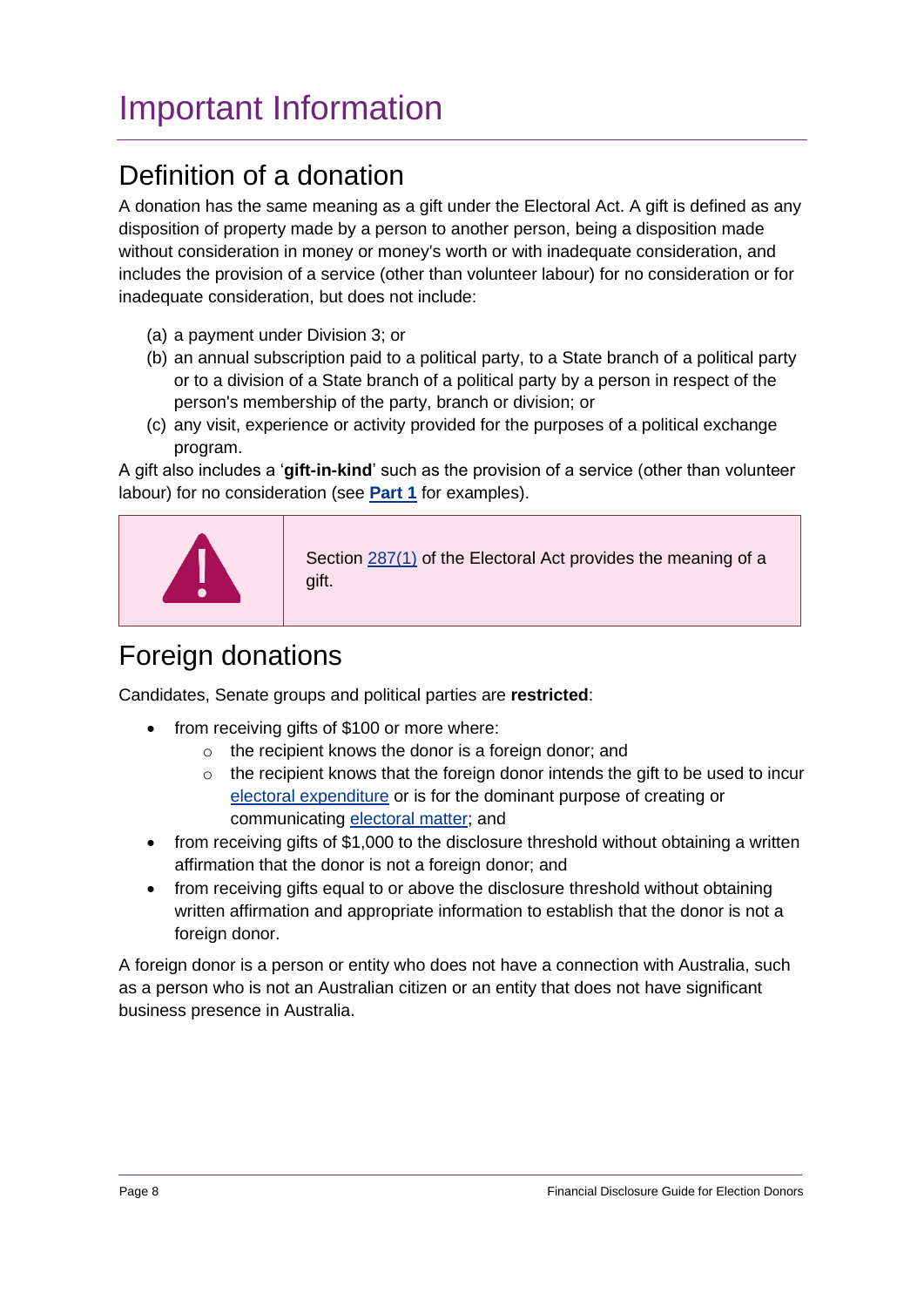**Note:** For the purposes of foreign donations restrictions, candidates and Senate groups are taken to commence:

- for a candidate, the earlier of:
	- $\circ$  the day that is 6 months before the day the person announced their candidacy in an election; or
	- $\circ$  the day that is 6 months before the day the person nominated as a candidate in an election.
- for a group:
	- $\circ$  the day that is 6 months before the day the members of a group make a request under section 168 of the Electoral Act for their names to be grouped in the ballot papers for an election.

and ending 30 days after polling day (20 June 2022).

The [Fact Sheet on Foreign Donations](https://www.aec.gov.au/Parties_and_Representatives/financial_disclosure/files/foreign-donations-fact-sheet.pdf) contains further information and is available on the AEC website.



Section [287AA](http://www6.austlii.edu.au/cgi-bin/viewdoc/au/legis/cth/consol_act/cea1918233/s287aa.html) of the Electoral Act provides the meaning of a foreign donor.

Sections [302D](http://www6.austlii.edu.au/cgi-bin/viewdoc/au/legis/cth/consol_act/cea1918233/s302d.html) and [302F](http://www6.austlii.edu.au/cgi-bin/viewdoc/au/legis/cth/consol_act/cea1918233/s302f.html) of the Electoral Act restrict candidates, Senate groups and registered political parties from receiving gifts from foreign donors.

## <span id="page-8-0"></span>Anti-avoidance provisions

The Electoral Act prevents schemes that are established to knowingly avoid foreign donation restrictions. The anti-avoidance provisions prohibit schemes for channelling foreign donations to political entities, significant third parties, associated entities or third parties via a relevant person or entity.

It is an offence under section 302H of the Electoral Act to establish arrangements to avoid the foreign donations restrictions. The Electoral Commissioner can issue a written notice if:

- A relevant person or entity (alone or with others) enters into, begins to carry out or carries out a scheme;
- There are reasonable grounds to conclude the relevant person did so for the sole or dominant purpose of avoiding foreign donation restrictions;
- The scheme involved donation splitting, conduit corporations or any other unspecified avoidance scheme; and
- The scheme avoids the application of a foreign donation restriction.

A person or entity who commits an offence may be subject to civil or criminal penalties.



Section [302H](http://www6.austlii.edu.au/cgi-bin/viewdoc/au/legis/cth/consol_act/cea1918233/s302h.html) of the Electoral Act prohibits schemes to avoid foreign donations restrictions.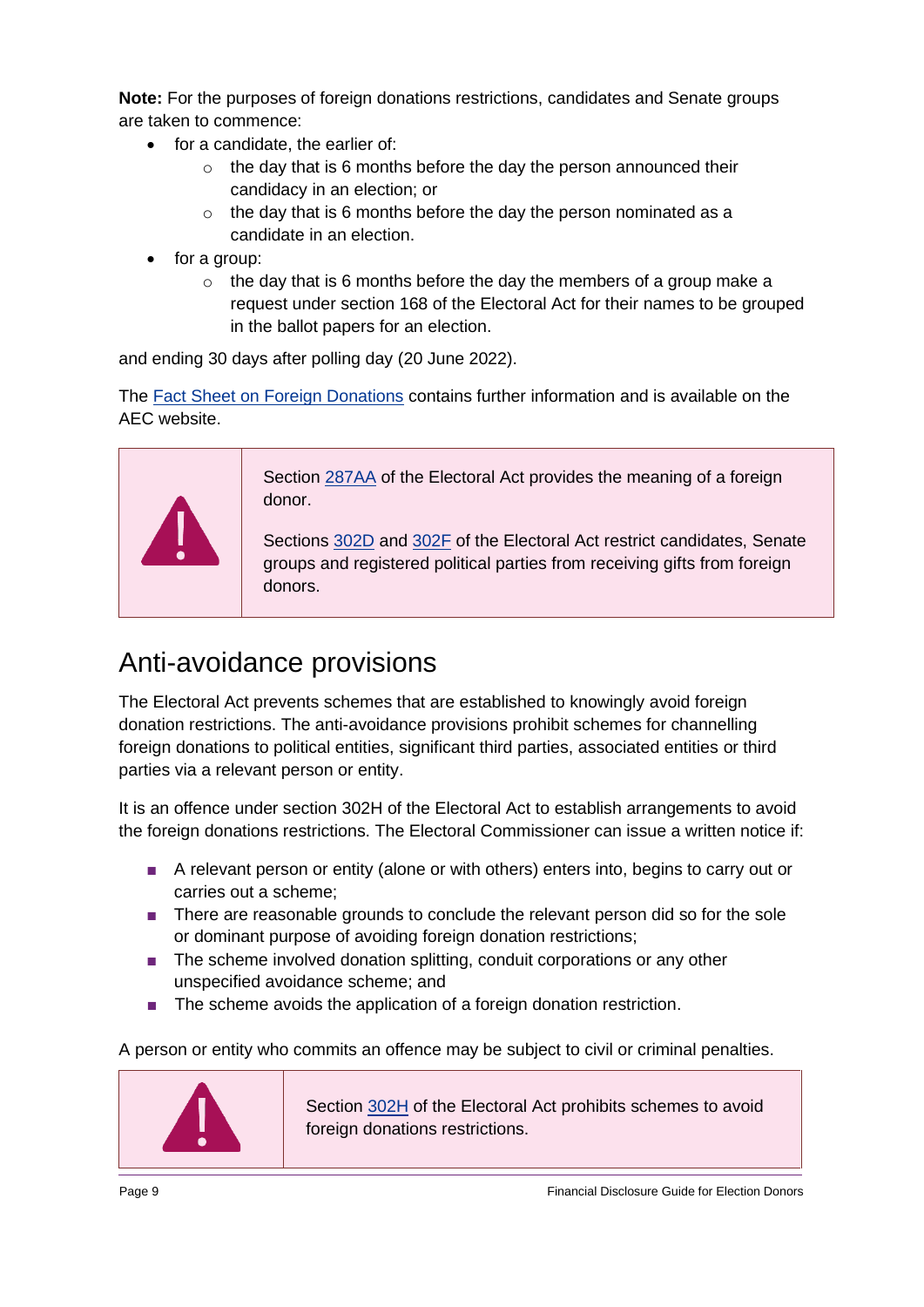## <span id="page-9-0"></span>Electoral matter and electoral expenditure

Electoral expenditure is expenditure incurred for the dominant purpose of creating or communicating electoral matter. Electoral matter is matter communicated or intended to be communicated for the dominant purpose of influencing the way electors vote in an election.

Further information can be found in the [Factsheet on Electoral Matter and Electoral](https://www.aec.gov.au/Parties_and_Representatives/financial_disclosure/files/electoral-matter-and-electoral-expenditure-fact-sheet.pdf)  [Expenditure](https://www.aec.gov.au/Parties_and_Representatives/financial_disclosure/files/electoral-matter-and-electoral-expenditure-fact-sheet.pdf) available on the AEC website.



Section [287AB](http://www6.austlii.edu.au/cgi-bin/viewdoc/au/legis/cth/consol_act/cea1918233/s287ab.html) of the Electoral Act provides the meaning of electoral expenditure, and section [4AA](http://www6.austlii.edu.au/cgi-bin/viewdoc/au/legis/cth/consol_act/cea1918233/s4aa.html) of the Electoral Act provides the meaning of electoral matter.

## <span id="page-9-1"></span>Related bodies corporate

The Electoral Act deems related bodies corporate to be the same entity. Related bodies corporate has the same meaning under the Electoral Act as defined in [section 50 of the](http://www5.austlii.edu.au/au/legis/cth/num_act/ca2001172/s50.html) *[Corporations Act 2001](http://www5.austlii.edu.au/au/legis/cth/num_act/ca2001172/s50.html)*.

The parent company of the group, therefore, should lodge under its name a return consolidated across the entire group and list in this part of the return the names of all related bodies corporate.



Section [287\(6\)](http://www6.austlii.edu.au/cgi-bin/viewdoc/au/legis/cth/consol_act/cea1918233/s287.html) of the Electoral Act deems related bodies corporate to be the same entity.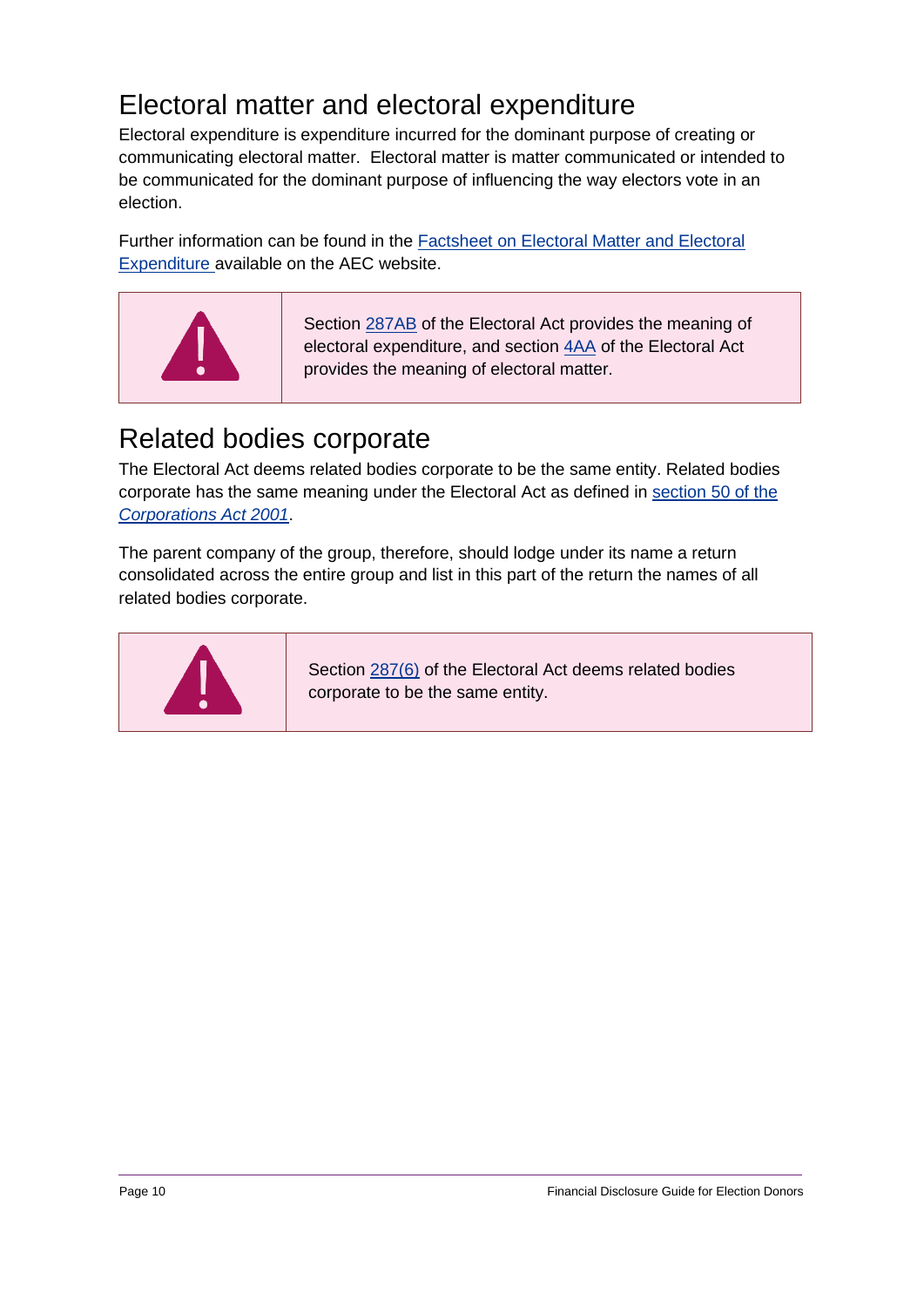## <span id="page-10-0"></span>The return

A donor in an election must disclose the following information in the return:

- donations made—see **[Part 1](#page-12-0)**
- donations received—see **[Part 2](#page-15-0)**.



Section [305A](http://www6.austlii.edu.au/cgi-bin/viewdoc/au/legis/cth/consol_act/cea1918233/s305a.html) of the Electoral Act governs the lodgement of election donor returns.

## <span id="page-10-1"></span>Donations made to a registered political party or an endorsed candidate's campaign committee

A donation to an endorsed candidate's **campaign committee** is considered a donation to a political party.

A person or entity that makes a donation or donations totalling more than the disclosure threshold to:

- a registered political party, or
- an endorsed candidate's campaign committee

must complete an annual donor to political party return and **not** an election donor return in relation to those gifts.

A [Financial Disclosure Guide for Donors to Political Parties](https://www.aec.gov.au/Parties_and_Representatives/financial_disclosure/guides/donors/index.htm) is available on the AEC website.



Section [305B](http://www6.austlii.edu.au/cgi-bin/viewdoc/au/legis/cth/consol_act/cea1918233/s305b.html) of the Electoral Act governs the lodgement of annual donor returns.

## <span id="page-10-2"></span>Donations made to a Member of the House of Representatives or Senator

Donors who provide donations for federal purposes exceeding the disclosure threshold to a Member of the House of Representatives or Senator are required to lodge an annual donor return. See the [AEC website](https://www.aec.gov.au/Parties_and_Representatives/financial_disclosure/guides/donors/index.htm) for more information.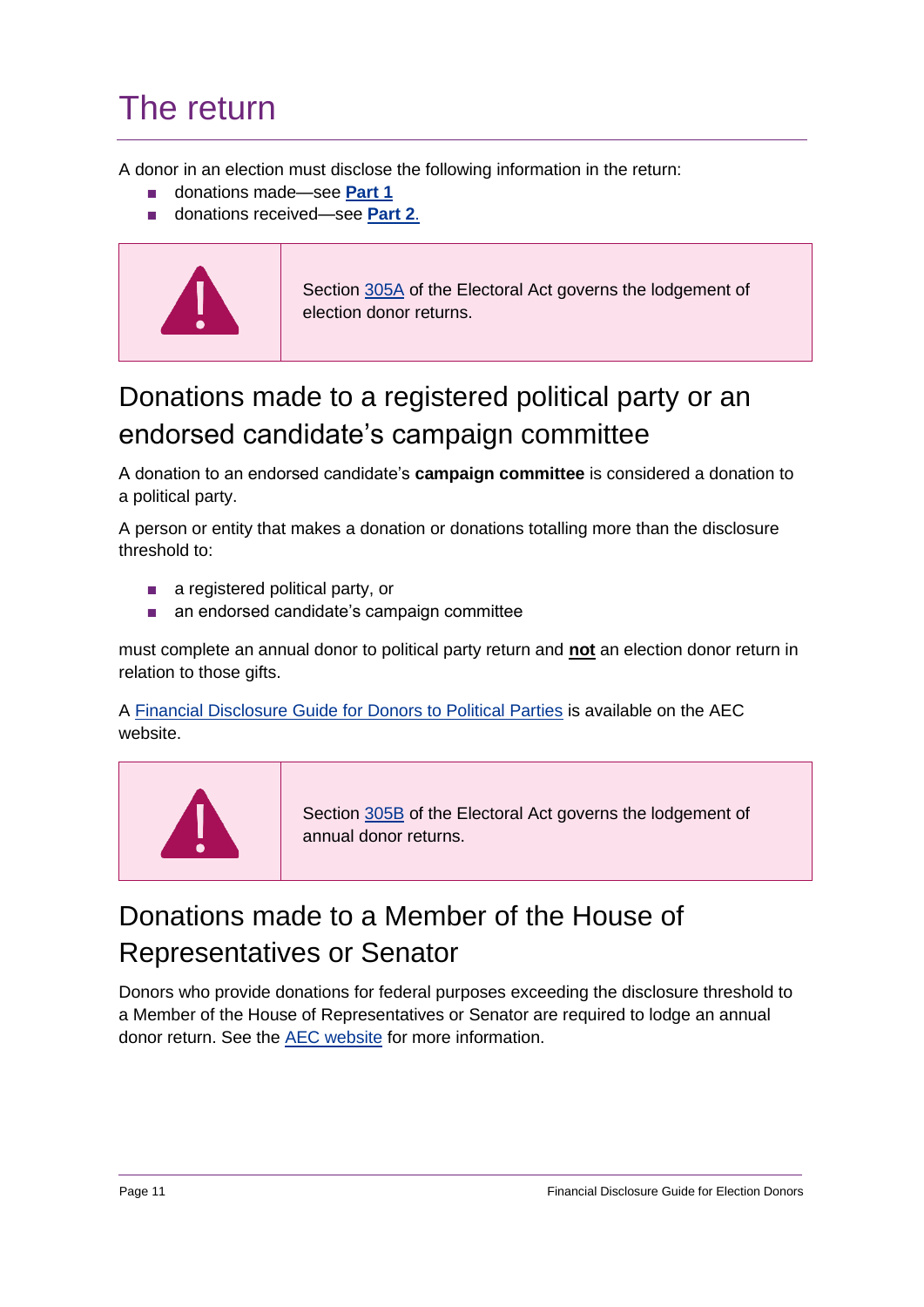A donor should consider if the donation made was to a Member of the House of Representatives, Senator, candidate or member of a Senate group. See information on **[Period within which donations must be disclosed.](#page-12-1)**

## <span id="page-11-0"></span>Donations to multiple candidates or members of Senate groups

Donations made to two or more candidates, including where they may have been endorsed by different political parties, must be listed on the one donor return.

## <span id="page-11-1"></span>Donations made to persons or entities receiving donations on behalf of a candidate or member of a group

**Details** of persons or entities receiving donations **on behalf of** a candidate or member of a group, as well as the name of the candidate or member of a group that the donation is being received on behalf of, must be disclosed in the return.

For donations to an unincorporated association (other than a registered industrial organisation), the following details must be disclosed:

- name of the candidate or member of a group the donations are being received on behalf of
- name of the association
- name and address of each member of the executive committee of the association.

For donations to a trust or foundation, the following details must be disclosed:

- name of the candidate or member of a group the donations are being received on behalf of
- title and description of the trust or foundation
- names and addresses of the trustees.

For donations to any other person or entity, the following details must be disclosed:

- name of the candidate or member of a group the donations are being received on behalf of
- name and address of the person or entity.

## <span id="page-11-2"></span>Donations made in a private capacity

Where a donation is made in a private capacity (for example, a birthday gift) to the recipient for his or her **personal use**, the relevant details are not required to be disclosed in the return.



Section [302D\(1B\)](http://www6.austlii.edu.au/cgi-bin/viewdoc/au/legis/cth/consol_act/cea1918233/s302d.html) of the Electoral Act provides for gifts made in a private capacity.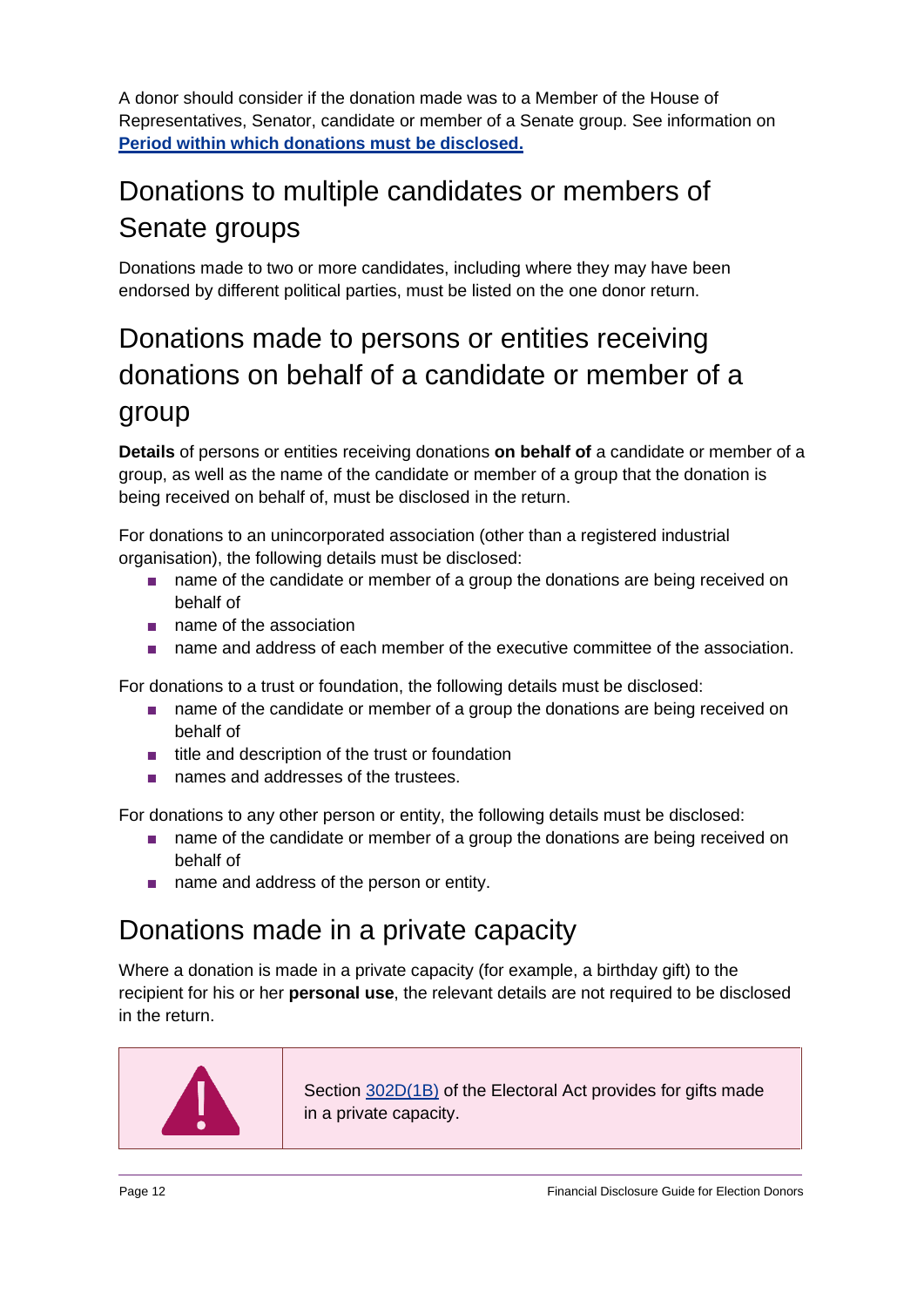## Attendance at election functions

Whether a payment to attend a function constitutes a donation requiring disclosure is a matter for the donor and the candidate or Senate group. The issue is whether 'adequate consideration' has been provided in return for the payment.

Inadequate consideration is where the benefits obtained are clearly of a lesser value than the payment made. This is a determination that can only be made based on the specific circumstances of the function. If an individual or entity is unsure of their obligations under the Electoral Act they should seek their own legal advice.

The following examples should be read as a quide only:

- for an election function where services received were **not** equal to the value of the payment – the payment is a donation
- for a function with the **intent** to contribute to a candidate or a member of a Senate group's election campaign, or where the amount paid is **in excess** of the value of the function – the payment is a donation.

Payment for attendance at an election function, conference or luncheon for commercial reasons is **not** a donation if the commercial value or benefit of attending is equal to or exceeds the amount paid.

## <span id="page-12-0"></span>Part 1: Donations made

Part 1 of the return requires a person or entity who has made **total donation/s**, including gifts-in-kind, above the disclosure threshold (\$14,500 in 2021-22) to a candidate or member of a group in an election to disclose the details of the donation/s. The relevant details to be disclosed are the:

- full name and address of the candidate or member of a group
- date each donation was made
- value or amount of each donation.

**Note:** A registered political party, candidate, Senate group or associated entity that donates to a candidate or member of a group in an election is **not** required to lodge an Election Donor Return.

<span id="page-12-1"></span>

Section [305A\(1\)](http://www6.austlii.edu.au/cgi-bin/viewdoc/au/legis/cth/consol_act/cea1918233/s305a.html) of the Electoral Act provides for the disclosure of donations to candidates and members of groups in an election.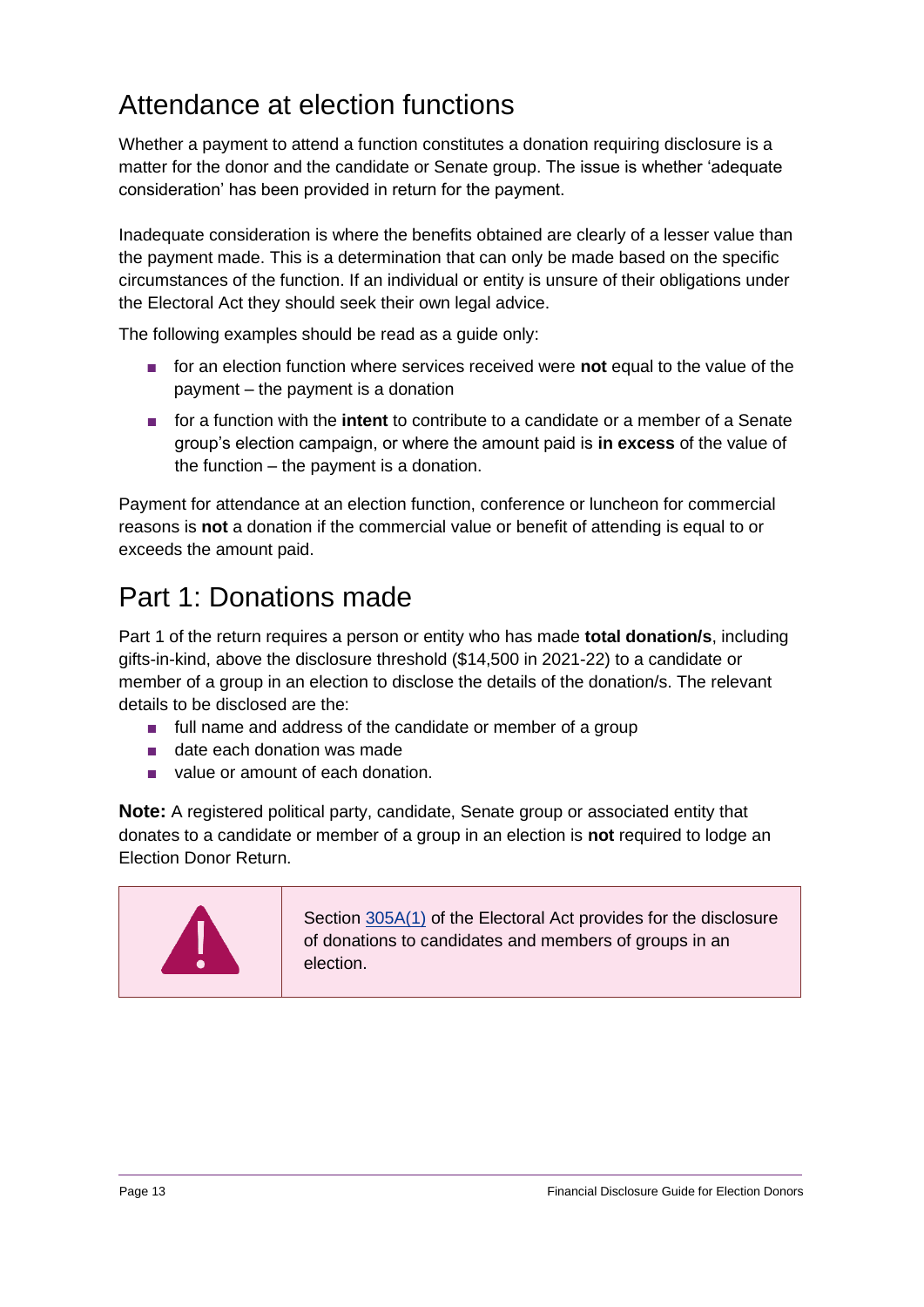#### Period within which donations made must be disclosed

Election donors must disclose donations made to candidates or members of groups during the period that a person is a candidate or a member of a group in an election:

- for a candidate, the earlier of:
	- $\circ$  the day that is 6 months before the day the person announced their candidacy in an election; or
	- $\circ$  the day that is 6 months before the day the person nominated as a candidate in an election
- for a group:
	- $\circ$  the day that is 6 months before the day the members of a group make a request under section 168 of the Electoral Act for their names to be grouped in the ballot papers for an election.

and ending 30 days after polling day (20 June 2022).



Section [305A\(6\)-\(7\)](http://www6.austlii.edu.au/cgi-bin/viewdoc/au/legis/cth/consol_act/cea1918233/s305a.html) of the Electoral Act provides for when a person is taken to be a candidate or a group for the purposes of donors disclosure obligations.

#### Examples – donations made

Below are examples of donations that must be included in Part 1 of the return (for each example it is assumed that the disclosure threshold has been met, i.e. that the donor has made donations totalling more than \$14,500 to an individual candidate or member of a group):

- Two separate donations made to a candidate on different days. One amount is \$9,500 and the other is \$35,000. Both the \$9,500 and \$35,000 amounts need to be disclosed because, while the donation of \$9,500 is below the disclosure threshold, together these donations total above the disclosure threshold.
- A gift of \$5,000 cash, where the gift was made for the benefit of a candidate in relation to an election and not a registered political party or Senate group.
- A donation of \$15,000 cash, where the donation was made for the benefit of a member of a Senate group in relation to an election (as distinct for the benefit of the Senate group).
- A donation of \$5,000 made to a candidate's family trust, where the donation was made for the benefit of a candidate in relation to an election.
- A gift of \$2,000 made to a person where the person is acting on the candidate's behalf or with their authority, and the gift is for the benefit of the candidate in relation to an election and not a registered political party or Senate group.

#### <span id="page-13-0"></span>Examples – gifts-in-kind

Gifts-in-kind may be goods or services received for which no payment (in cash or in kind) or inadequate consideration is made. Inadequate consideration is where the benefits obtained are clearly of a lesser value than the payment made. Inadequate consideration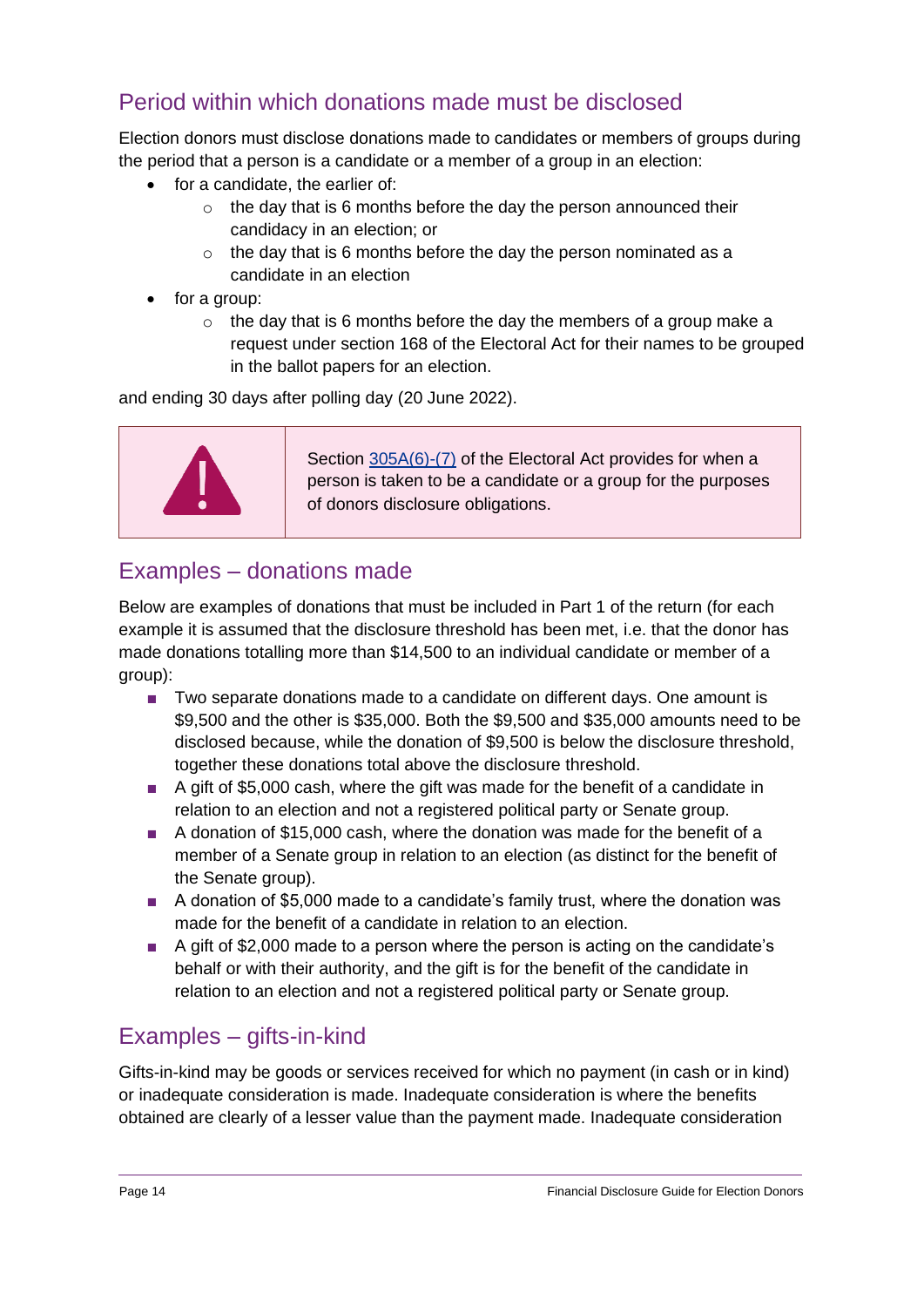includes discounts provided, that are over and above those that would be offered under normal commercial arrangements.

Gifts-in-kind are to be disclosed for an amount that reflects the fair value. That is, the normal commercial or sale value of the item or service as evidenced by arms-length transaction or comparative quotations or expert assessment.

Examples of gifts-in-kind to be disclosed in Part 1 of the return include (but are not limited to):

- free/discounted services such as legal advice, accounting services or web and IT services
- wages or salaries (including on-costs) incurred by an employer whose employee works for the party during normal working hours while continuing to receive salary or wages from the employer (but not if the employee takes paid leave to work for the party)
- free/discounted use of premises or equipment and facilities
- free use of a motor vehicle, or free fuel or servicing of a motor vehicle
- free/discounted time or production services by a broadcaster (except time provided by the ABC or SBS specifically for political broadcasting)
- free/discounted advertising by a publisher or advertising production service
- free air travel or the free use of a private aircraft
- loans provided interest free, or at rates that are less than those available in the commercial loan market
- free/discounted printing, typesetting or associated services
- free/discounted goods or services (for example, travel, artwork, sports memorabilia or electrical goods) for use in raffles or other fundraising activities
- excessive payments received for goods, services or other benefits provided.

#### Examples – multiple donations

Below are examples of how donations to multiple candidates or members of Senate groups should be disclosed:

- A person made several donations totalling \$12,000 to one candidate (the first candidate), and two donations of \$8,000 each to another candidate (the second candidate). The donations made to the first candidate are not required to be disclosed as they total less than the disclosure threshold. However, the two donations made to the second candidate are required to be disclosed as they total more than the disclosure threshold.
- A person made a donation of \$15,000 directly to a candidate and a second donation of \$15,000 to a member of a Senate group. Both donations must be disclosed as each donation to the respective candidate is more than the disclosure threshold.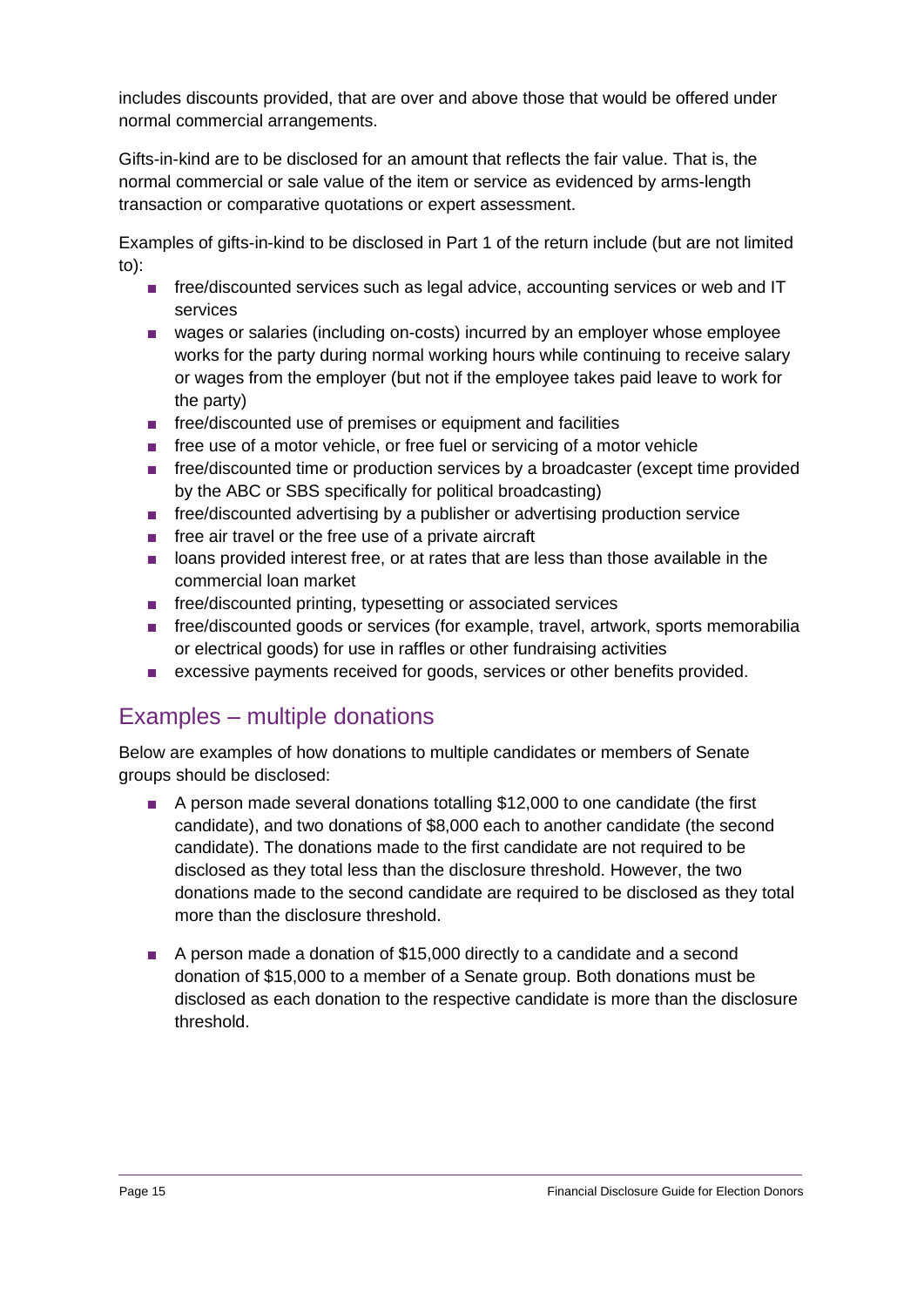#### Items that do not require disclosure

Items that do not need to be disclosed as donations include:

- commercial discounts provided in the normal course of business
- volunteer labour, such as persons handing out how-to-vote cards
- interviews and news items published in a newspaper or broadcast in the electronic media.

## <span id="page-15-0"></span>Part 2: Donations received

Part 2 of the return requires a person or entity who has received donations, including gifts-in-kind, of more than the disclosure threshold (\$14,500 in 2021-22), and used the donations (wholly or partly) to make the donations disclosed in Part 1, to disclose details of the donations received. The relevant details to be disclosed are the:

- full name and address details of the person or organisation from whom the gift/donation was received
- date each donation was received
- value or amount of each donation.

If no donations were received, this part of the return should be marked 'nil'.



Section [305A\(2\)](http://www6.austlii.edu.au/cgi-bin/viewdoc/au/legis/cth/consol_act/cea1918233/s305a.html) of the Electoral Act provides for the disclosure of donations received and used wholly or partly to make a donation (or reimbursement) to a candidate or member of a group in an election.

#### Period within which donations received must be disclosed

Disclosure of donations received is **not** limited to those received during the period that a person is deemed to be a candidate or part of a group in an election. An election donor may have received the donation/s at **any time** and then used them to make donations to a candidate or member of a group.

#### Example – donations received

On 30 June 2019, a donor receives a donation of \$20,000. On 31 January 2020, the same donor receives a donation of \$14,600.

On 1 May 2022, the donor made a donation of \$20,000 to a candidate. As the donor has made a donation that is more than the disclosure threshold, the donor is required to disclose the donation in the 'donations made' section at Part 1 of the return.

To make the \$20,000 donation the donor used the \$15,000 donation received on 30 June 2019 and part (\$5,000) of the \$14,600 donation received on 31 January 2020. As the donor has used donations that were received prior to the period that a person is taken to be a candidate or part of a group in the election, the donor is required to disclose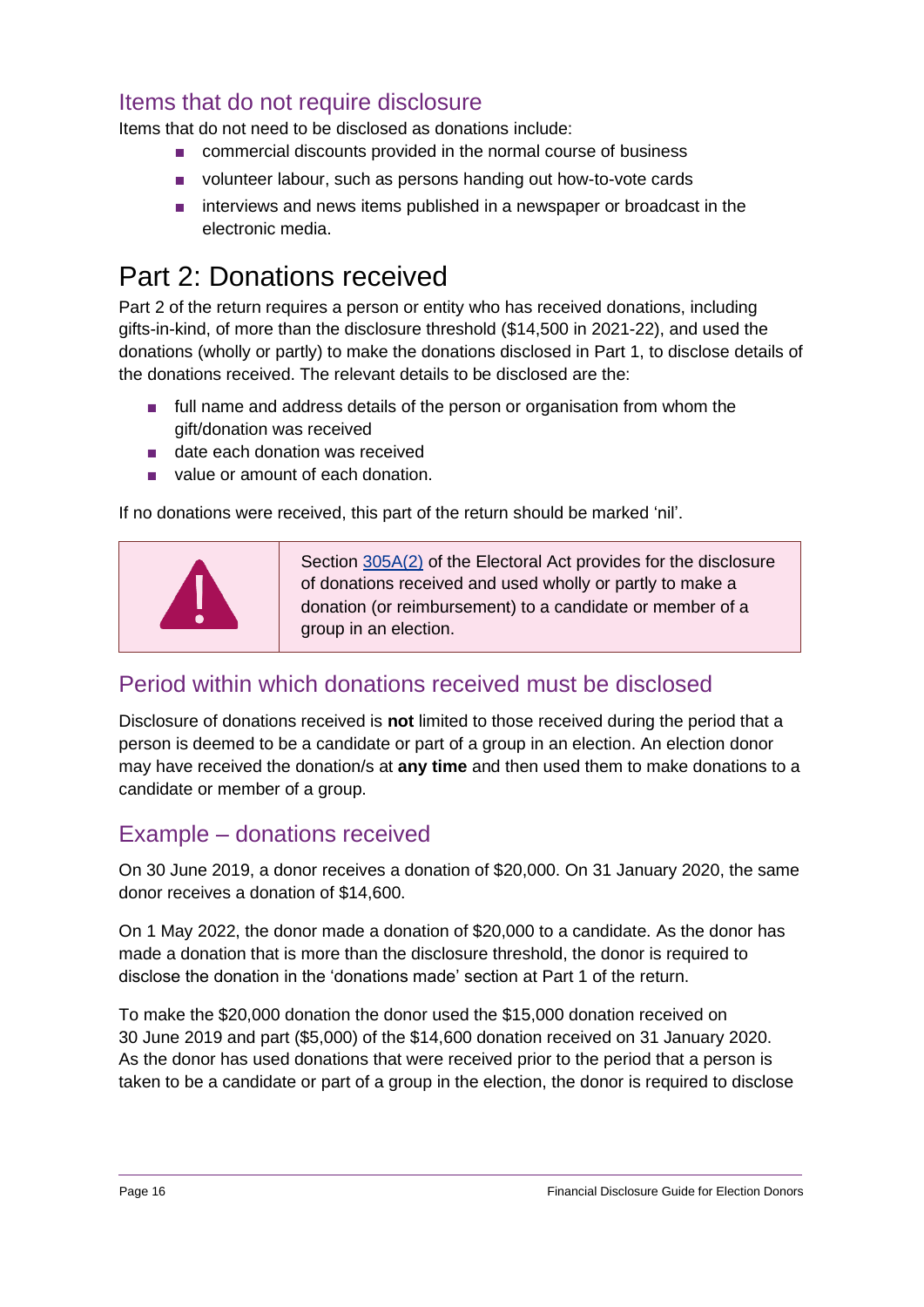each of the donations (\$15,000 and \$14,600) as 'donations received' at Part 2 of the return.

If in a subsequent period, the donor used the remaining part (\$9,600) of the \$14,600 donation received on 31 January 2020 to make a donation that is more than the disclosure threshold, the donor will be required to disclose the \$14,600 donation as a donation received in the subsequent disclosure return. In this situation, to minimise confusion the donor can include an explanatory note on the return stating that the donation has previously been disclosed.

# <span id="page-16-0"></span>Incomplete returns

Where a donor is unable to obtain all the information required to fully complete the return, a Notice of Incomplete Return **must be completed** and lodged with the incomplete return.

Where it is necessary to submit a Notice of Incomplete Return:

- complete the donor return as fully as possible
- complete the Notice of Incomplete Return
- lodge the Notice of Incomplete Return and the incomplete return with the AEC at the same time.

**Note:** lodgement of a Notice of Incomplete Return does not relieve the donor of the responsibility of making reasonable efforts to obtain the information required to complete the return. The AEC may assess whether the lodgement of a Notice of Incomplete Return was used by a donor to avoid their responsibilities under the Electoral Act.



Section [318](http://www6.austlii.edu.au/cgi-bin/viewdoc/au/legis/cth/consol_act/cea1918233/s318.html) of the Electoral Act provides for when a person who is required to furnish a return is unable to do so.

The Notice of Incomplete Return contains three parts:

Part 1 – requires the full details of the information believed to be missing from the return. Part 2 – requires the:

- reason the particulars listed in Part 1 were unable to be obtained
- details of all attempts made to obtain the missing information.
- Part 3 requires the:
	- full name/s and address details of the person/s believed to possess the missing particulars
	- reason why it is believed this person/s possesses the required information.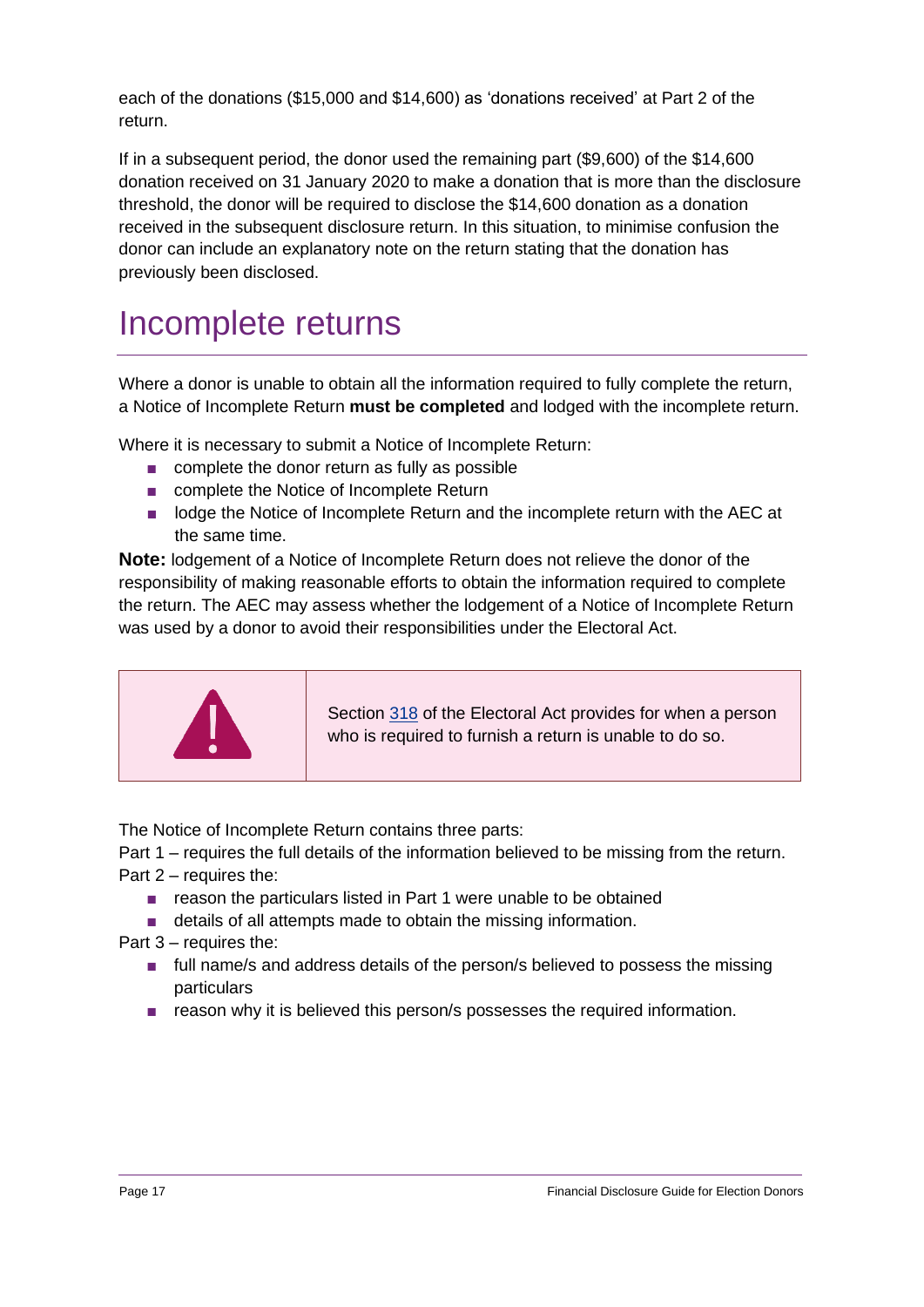# <span id="page-17-0"></span>Amending returns

A request may be made to, or by the AEC seeking amendment of a return that has been lodged and subsequently found to be incomplete or incorrect.

If a donor considers that they need to make an amendment to their Election Donor Return, the donor should contact the Disclosure and Compliance section at [fad@aec.gov.au.](mailto:fad@aec.gov.au)



# <span id="page-17-1"></span>Administration

## <span id="page-17-2"></span>Date for public inspection of election returns

Election returns are made available for public inspection on the [Transparency Register](https://transparency.aec.gov.au/) 24 weeks after polling day. For the 2022 federal election that date is 7 November 2022.

## <span id="page-17-3"></span>Record keeping

Donors like all other persons or entities should keep adequate records.

Financial recording systems and procedures must be sufficient to enable the donor return, which will be publicly available, to be properly completed.

All transactions should be supported by source documents recording the details of individual transactions.

## <span id="page-17-4"></span>Retention of records

Relevant records, whether formal or informal, must be retained a minimum of 5 years following the end of the reporting period.

A record must also be kept in accordance with any other requirements as determined by the Electoral Commissioner.

Persons or entities who fail to comply with these requirements are subject to civil penalties.

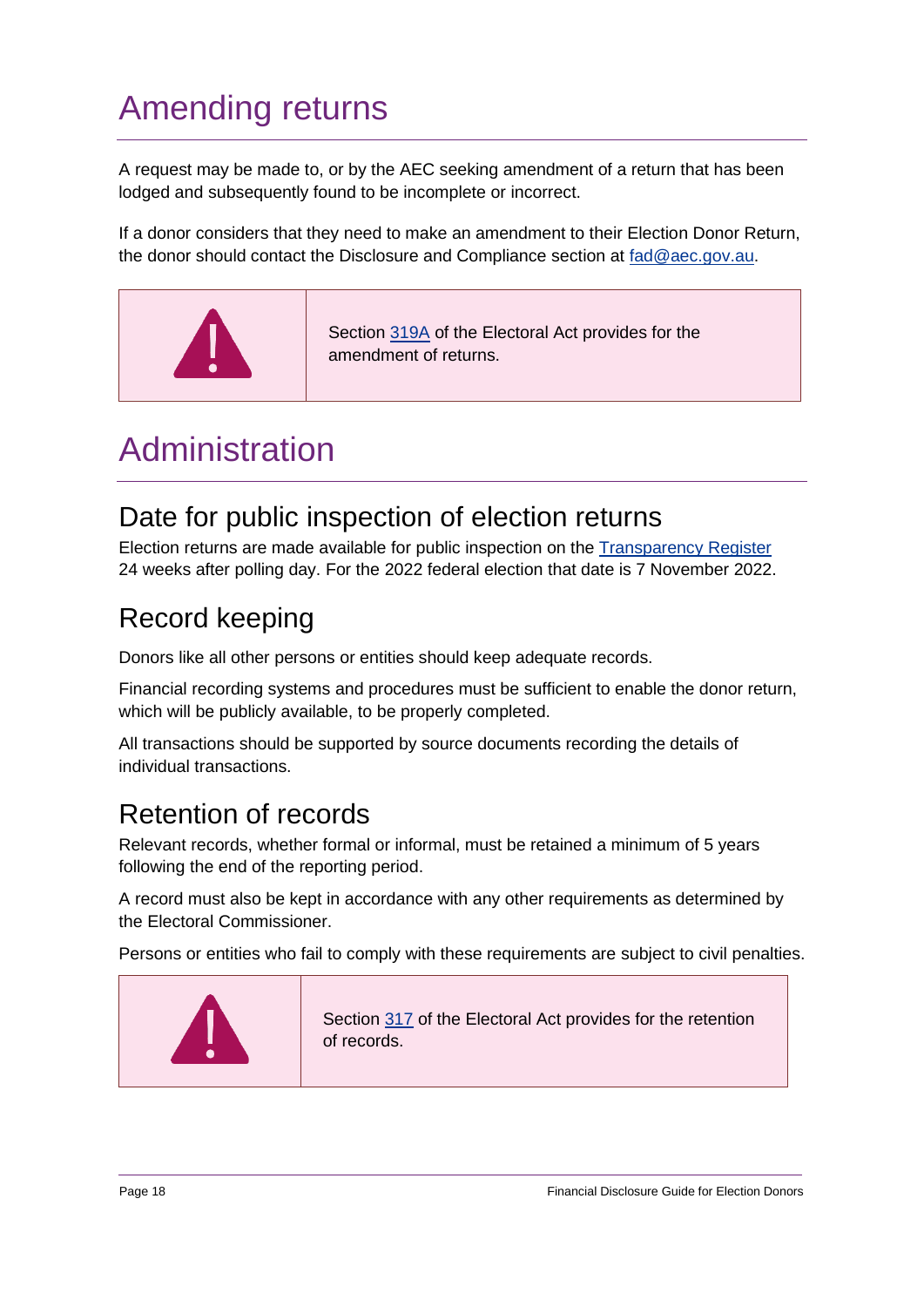# <span id="page-18-0"></span>Compliance reviews

The AEC conducts compliance reviews of election returns lodged by donors to verify the accuracy and completeness of disclosures.

Compliance reviews are undertaken 'off-site', however officers of the AEC may still attend the donor's premises to inspect original documentation and to hold an exit interview to discuss the review.

A written report is issued detailing findings. This may include advice to amend the donor's return.

Information on the AEC's [Financial Disclosure Compliance Framework and Compliance](https://www.aec.gov.au/Parties_and_Representatives/compliance/index.htm)  [and Disclosure Policy](https://www.aec.gov.au/Parties_and_Representatives/compliance/index.htm) can be found on the AEC website.



Section [316\(2A\)](http://www6.austlii.edu.au/cgi-bin/viewdoc/au/legis/cth/consol_act/cea1918233/s316.html) of the Electoral Act provides for the conduct of compliance reviews.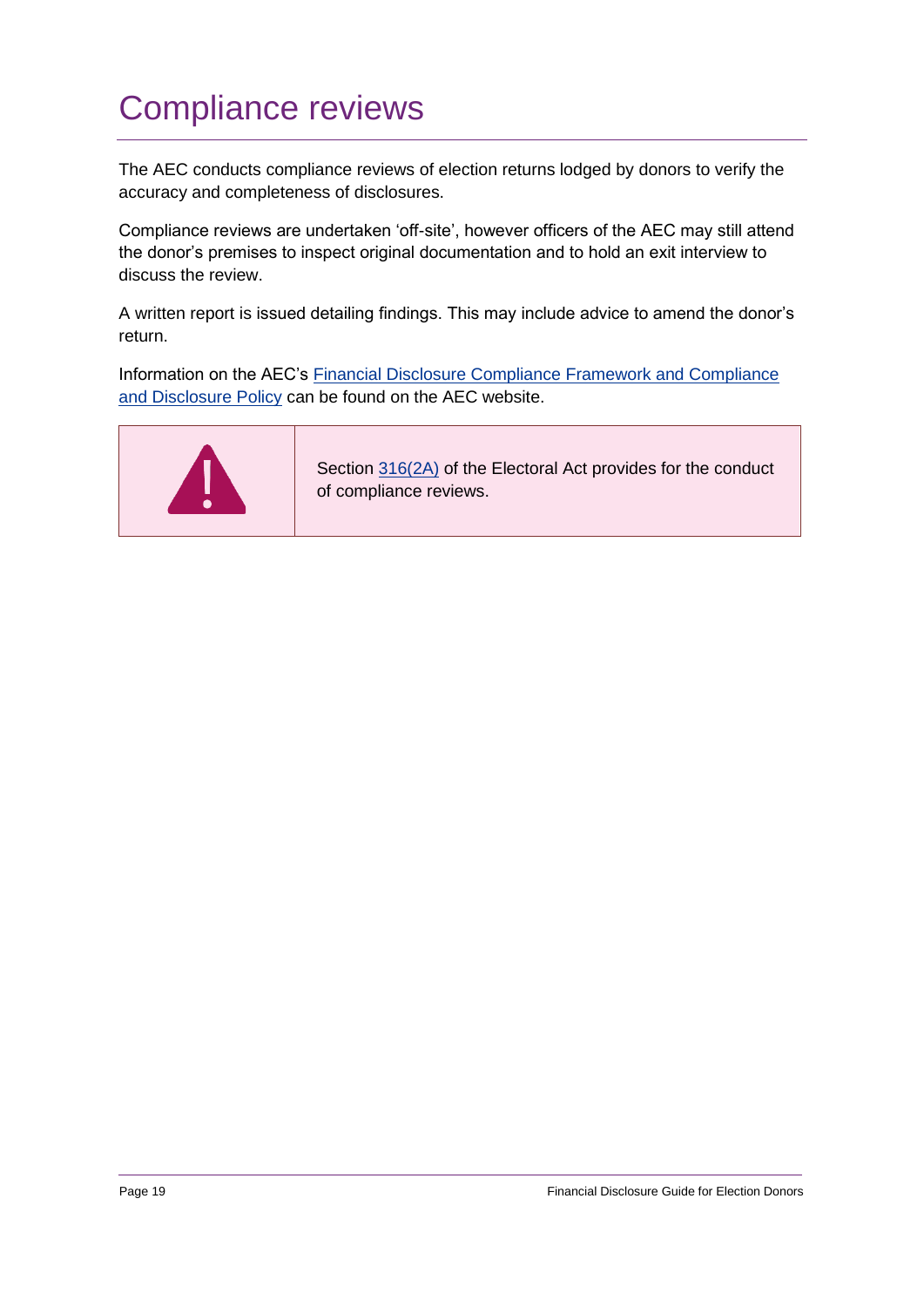# <span id="page-19-0"></span>Appendix 1 – Glossary of terms

| <b>AEC</b>                   | <b>Australian Electoral Commission</b>                                                                                                                                                                                                                                                                                                                                                                                                                                                                                                                                                                                                                                                                                                                                        |  |  |  |  |
|------------------------------|-------------------------------------------------------------------------------------------------------------------------------------------------------------------------------------------------------------------------------------------------------------------------------------------------------------------------------------------------------------------------------------------------------------------------------------------------------------------------------------------------------------------------------------------------------------------------------------------------------------------------------------------------------------------------------------------------------------------------------------------------------------------------------|--|--|--|--|
| Anti-avoidance<br>scheme     | Donation splitting: a foreign donor avoiding a disclosure threshold by<br>giving multiple gifts below the disclosure threshold.<br>Conduit corporations: a foreign donor forming or participating in the<br>formation of a body corporate in Australia in order to channel gifts<br>through an allowable donor.<br>Unspecified avoidance scheme: facilitates a foreign donor making a<br>prohibited gift, that is not donation splitting or a conduit corporation.                                                                                                                                                                                                                                                                                                            |  |  |  |  |
| <b>Campaign committee</b>    | A campaign committee, in relation to a candidate or group, means a<br>body of persons appointed or engaged to form a committee to assist the<br>campaign of the candidate or group in an election.                                                                                                                                                                                                                                                                                                                                                                                                                                                                                                                                                                            |  |  |  |  |
| <b>Disclosure threshold</b>  | The disclosure threshold for the 2022 federal Election is for amounts of<br>more than \$14,500.                                                                                                                                                                                                                                                                                                                                                                                                                                                                                                                                                                                                                                                                               |  |  |  |  |
| Donation / gift              | Any disposition of property made by a person to another person, being a<br>disposition made without consideration in money or money's worth or<br>with inadequate consideration, and includes the provision of a service<br>(other than volunteer labour) for no consideration or for inadequate<br>consideration, but does not include:<br>(a) a payment under Division 3 of Part XX of the Electoral Act; or<br>(b) an annual subscription paid to a political party, to a State branch of a<br>political party or to a division of a State branch of a political party by a<br>person in respect of the person's membership of the party, branch or<br>division; or<br>(c) any visit, experience or activity provided for the purposes of a political<br>exchange program. |  |  |  |  |
| Donor                        | A person or entity (other than a political party, an associated entity or a<br>candidate in a federal election) who is under an obligation to furnish a<br>disclosure return because they made a donation or donations.                                                                                                                                                                                                                                                                                                                                                                                                                                                                                                                                                       |  |  |  |  |
| <b>Electoral Act</b>         | Commonwealth Electoral Act 1918                                                                                                                                                                                                                                                                                                                                                                                                                                                                                                                                                                                                                                                                                                                                               |  |  |  |  |
| <b>Electoral expenditure</b> | Expenditure incurred for the dominant purpose of creating or<br>communicating electoral matter.<br>The <b>Factsheet on Electoral Matter and Electoral Expenditure on the AEC</b><br>website contains further information.                                                                                                                                                                                                                                                                                                                                                                                                                                                                                                                                                     |  |  |  |  |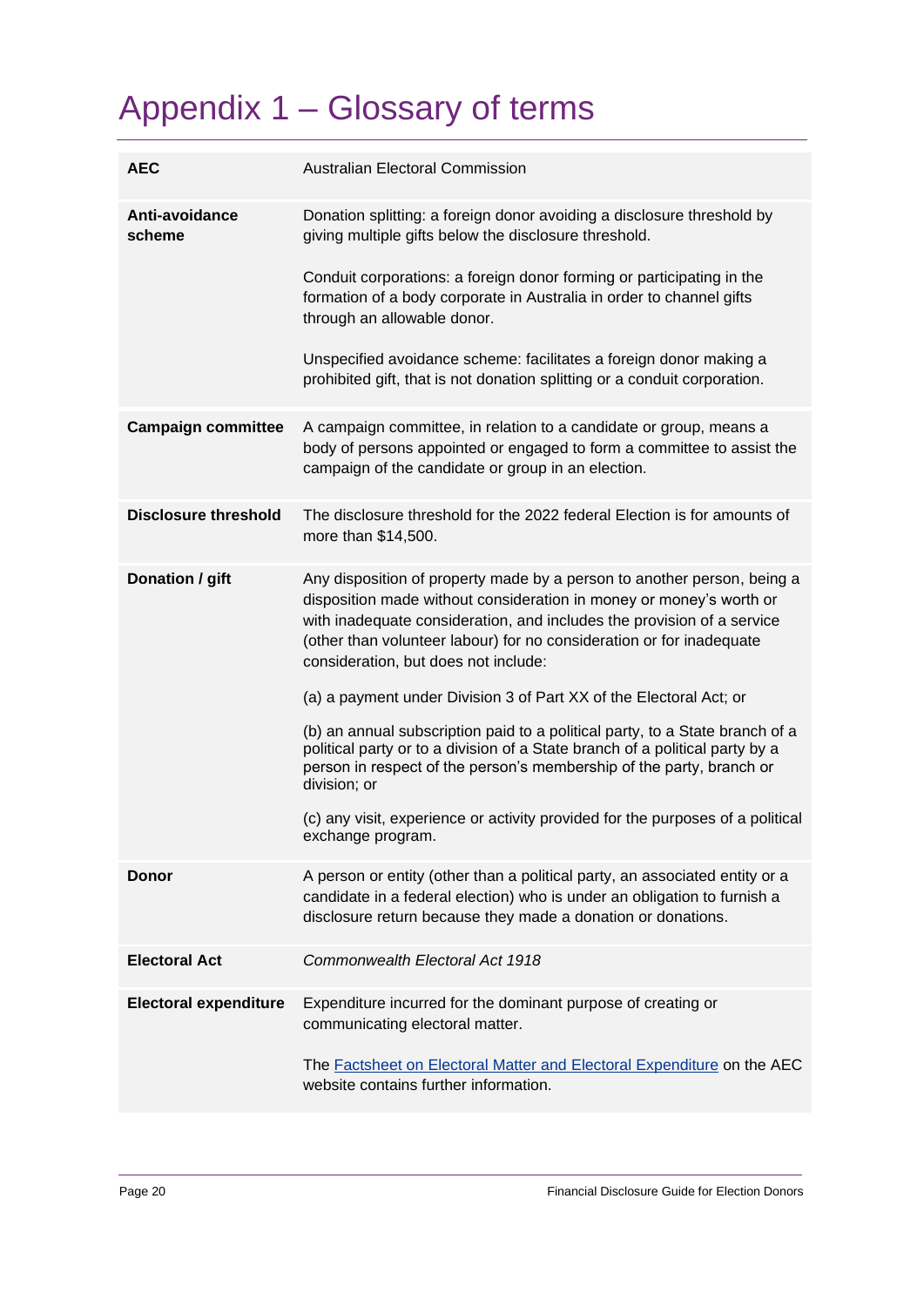| <b>Electoral matter</b>              | Matter communicated or intended to be communicated for the dominant<br>purpose of influencing the way electors vote in a federal election.                                                                                                                                                                                                                                                                                                                                                                                                 |  |  |  |  |
|--------------------------------------|--------------------------------------------------------------------------------------------------------------------------------------------------------------------------------------------------------------------------------------------------------------------------------------------------------------------------------------------------------------------------------------------------------------------------------------------------------------------------------------------------------------------------------------------|--|--|--|--|
| <b>Foreign donation</b>              | A donation or gift to a political entity, significant third party, associated<br>entity or third party from a foreign donor.<br>The <b>Factsheet on Foreign Donations</b> available on the AEC website<br>contains further information.                                                                                                                                                                                                                                                                                                    |  |  |  |  |
| Foreign donor                        | A person who does not have a connection with Australia, such as a<br>person who is not an Australian Citizen or an entity that does not have<br>significant business presence in Australia.<br>The Factsheet on Foreign Donations available on the AEC website<br>contains further information.                                                                                                                                                                                                                                            |  |  |  |  |
| Gift-in-kind                         | Non-cash donations. For example, receipt of an asset or service,<br>discounts other than in the normal course of business and<br>non-commercial or excessive payment for goods or services (including<br>membership). Gifts-in-kind must be disclosed for an amount that reflects<br>the fair value, that is, normally the commercial or sale value of the item<br>or service.<br>Examples of gifts-in-kind:<br>the donation of legal advice by a solicitor<br>the donation of the use of premises to conduct campaign<br>п<br>activities. |  |  |  |  |
| <b>Indexation</b>                    | The disclosure threshold is indexed to the All Groups Consumer Price<br>Index. The disclosure threshold is available on the AEC website.                                                                                                                                                                                                                                                                                                                                                                                                   |  |  |  |  |
| <b>Public inspection</b>             | Disclosure returns are available for public inspection on the<br><b>Transparency Register</b> .<br>Election returns are made available 24 weeks after polling day.                                                                                                                                                                                                                                                                                                                                                                         |  |  |  |  |
| <b>Registered political</b><br>party | A political party registered with the AEC or any state or territory branch<br>of a federally registered political party. Registration with a state or<br>territory electoral authority does not confer federal registration.                                                                                                                                                                                                                                                                                                               |  |  |  |  |
| <b>Related body</b><br>corporate     | Section 50 of the Corporations Act 2001 provides that where a body<br>corporate is:<br>a holding company of another body corporate,<br>$\mathbf{r}$<br>a subsidiary of another body corporate, or<br>п<br>a subsidiary of a holding company of another body corporate,<br>п<br>the first-mentioned body and the other body are 'related' to each<br>п<br>other.                                                                                                                                                                            |  |  |  |  |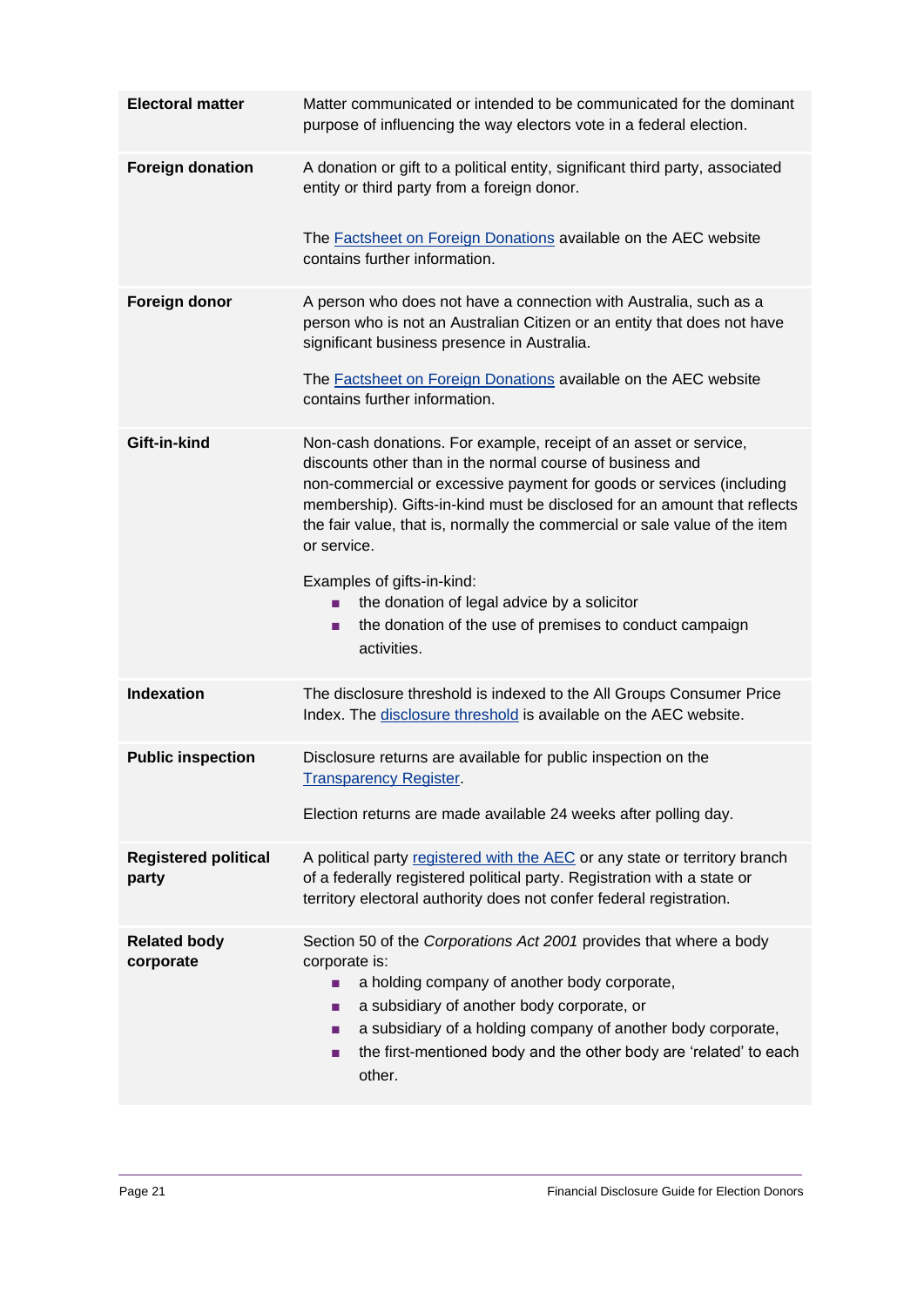|                                        | Transactions of related body corporates should be consolidated when<br>determining whether the disclosure threshold has been reached.                                                                                                                                                                                                                                                                  |
|----------------------------------------|--------------------------------------------------------------------------------------------------------------------------------------------------------------------------------------------------------------------------------------------------------------------------------------------------------------------------------------------------------------------------------------------------------|
| Senate group                           | Two or more candidates for election to the Senate who made a written<br>request to the AEC with their nominations that their names be grouped<br>on the ballot-paper, or grouped in a specified order.                                                                                                                                                                                                 |
| State branch                           | A branch or division of a federally registered political party organised on<br>the basis of a state or territory. State branches are treated as separate<br>political parties for funding and disclosure purposes.                                                                                                                                                                                     |
| <b>Transparency</b><br><b>Register</b> | A register established and maintained by the AEC that contains<br>information about registered political parties, significant third parties,<br>associated entities, third parties, candidates and Senate groups.                                                                                                                                                                                      |
| <b>Volunteer labour</b>                | A service provided free of charge to a candidate by any other person<br>where that service is not one for which that person normally receives<br>payment. Volunteer labour provided to a registered political party does<br>not need to be disclosed as a gift by that person or the registered<br>political party. An example of volunteer labour would be a person<br>handing out how-to-vote cards. |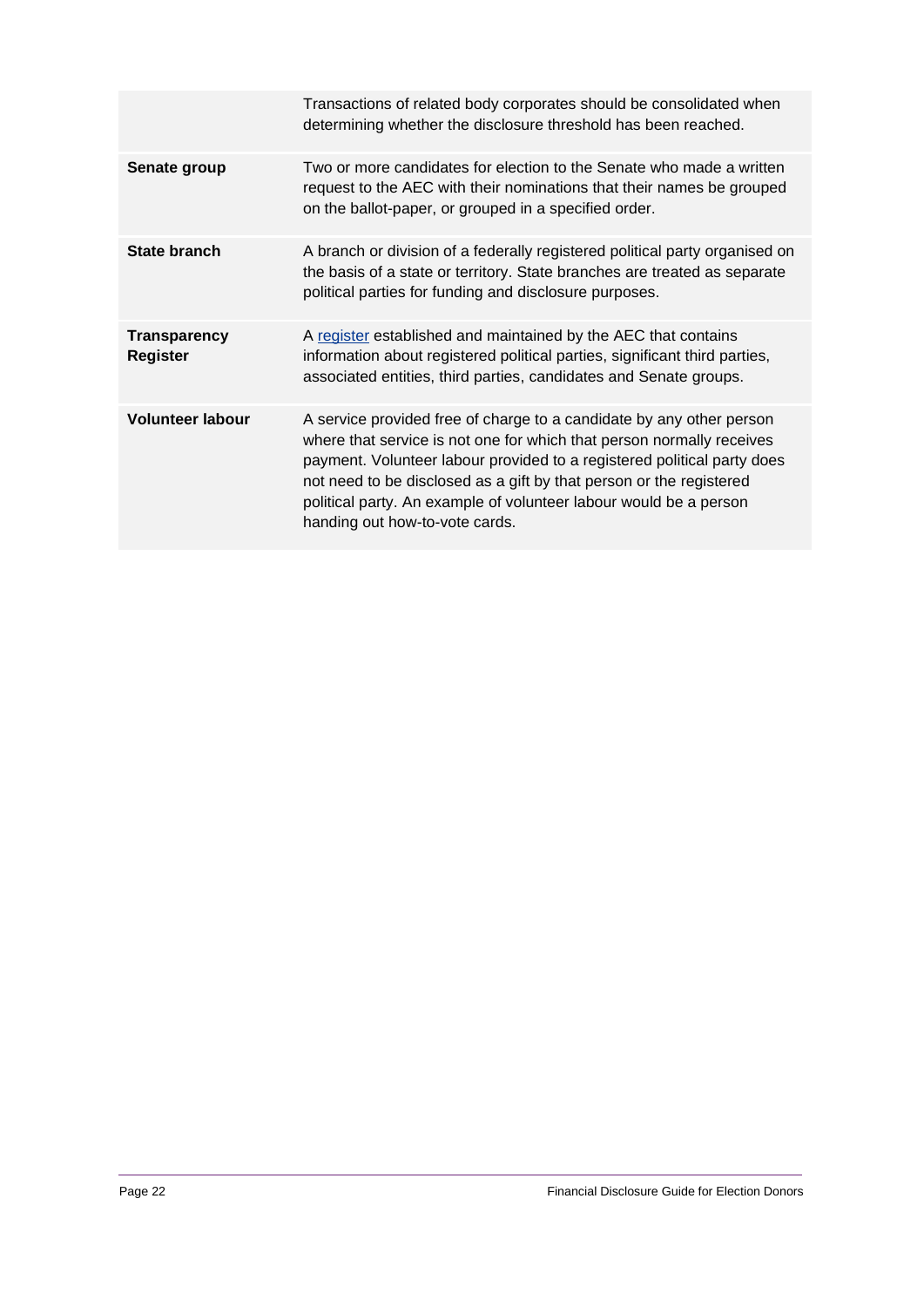# <span id="page-22-0"></span>Appendix 2 – Penalties relating to the Commonwealth funding and disclosure regulations applicable to donors

In addition to the penalties below, section 137.1 of the *Criminal Code Act 1995* also applies for providing false or misleading information. A person contravenes this section if they knowingly give information to the Commonwealth that is false or misleading or omits any matter which would make the information misleading. The penalty is imprisonment for 12 months.

**Note:** a political entity includes registered political parties, current candidates and Senate groups.

| <b>Offence</b>                                                                                            | <b>Section of</b><br>the<br><b>Electoral</b><br><b>Act</b> | <b>Applies to</b>                                                                                                                                                                          | <b>Maximum civil penalty</b>                                                                                                                                                                                                                                                       | <b>Maximum</b><br>criminal<br>penalty |
|-----------------------------------------------------------------------------------------------------------|------------------------------------------------------------|--------------------------------------------------------------------------------------------------------------------------------------------------------------------------------------------|------------------------------------------------------------------------------------------------------------------------------------------------------------------------------------------------------------------------------------------------------------------------------------|---------------------------------------|
| Knowingly<br>providing a false<br>affirmation or<br>information that a<br>donor is not a<br>foreign donor | 302G(1)                                                    | Donor<br>ш                                                                                                                                                                                 | Whichever is higher of:<br>200 penalty units, or<br>three times the<br>п<br>amount of the value<br>of the gift<br>(if there is sufficient<br>evidence for the court<br>to determine the<br>amount, or an<br>estimate of the<br>amount, of the value<br>of the gift) $(s302G(4))$   | 100 penalty<br>units<br>(s302G(2))    |
| Establishing a<br>scheme to avoid<br>sections 302D,<br>302E or 302F                                       | 302H                                                       | Member of the<br>п<br>House of<br>Representatives<br>Senator<br>m.<br>Political entity<br>п<br>Significant third<br>п<br>party<br>Associated entity<br>п<br>Third party<br>п<br>Donor<br>п | Whichever is higher:<br>200 penalty units, or<br>п<br>three times the<br>٠<br>amount of the value<br>of the gift<br>(if there is sufficient<br>evidence for the court<br>to determine the<br>amount, or an<br>estimate of the<br>amount, of the value<br>of the gift) $(s302H(5))$ | 200 penalty<br>units<br>(s302H(3))    |

#### Foreign donations restrictions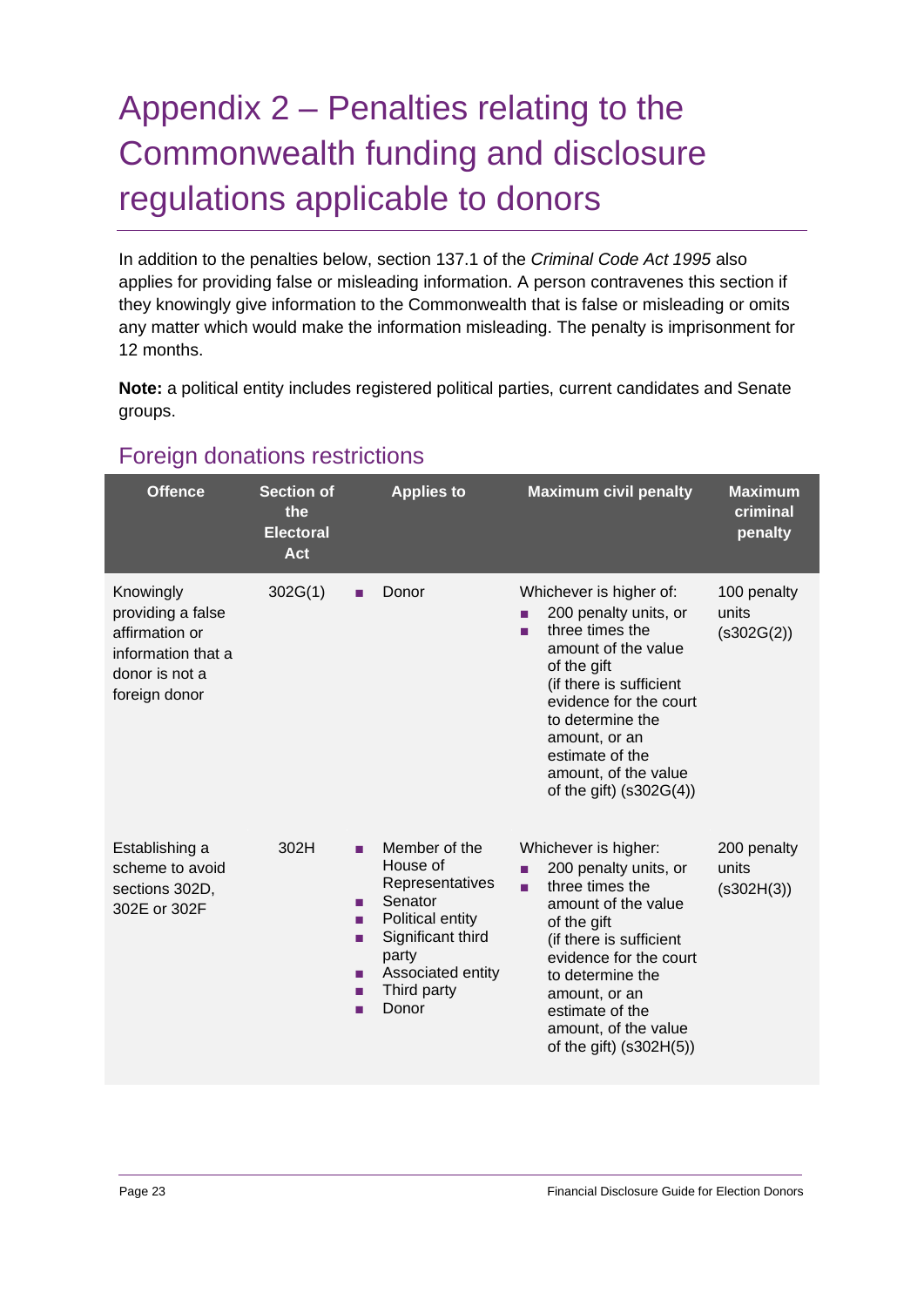#### Disclosure of donations

| <b>Offence</b>                                                                                       | <b>Section of</b><br>the Electoral<br>Act | <b>Applies to</b>                                                       | <b>Maximum civil penalty</b>                                                                                                                                                                                                                                                                                | <b>Maximum</b><br>criminal<br>penalty |
|------------------------------------------------------------------------------------------------------|-------------------------------------------|-------------------------------------------------------------------------|-------------------------------------------------------------------------------------------------------------------------------------------------------------------------------------------------------------------------------------------------------------------------------------------------------------|---------------------------------------|
| Failure to provide a<br>return disclosing<br>gift valued at more<br>than the disclosure<br>threshold | 305A                                      | Donor who is<br>not a political<br>entity or an<br>associated<br>entity | Whichever is higher:<br>60 penalty units, or<br>п.<br>three times the amount of<br>п<br>the value of the gifts not<br>disclosed (if there is<br>sufficient evidence for the<br>court to determine the<br>amount, or an estimate of<br>the amount, of the value of<br>the gifts not disclosed)<br>(s305A(2)) | Not.<br>applicable                    |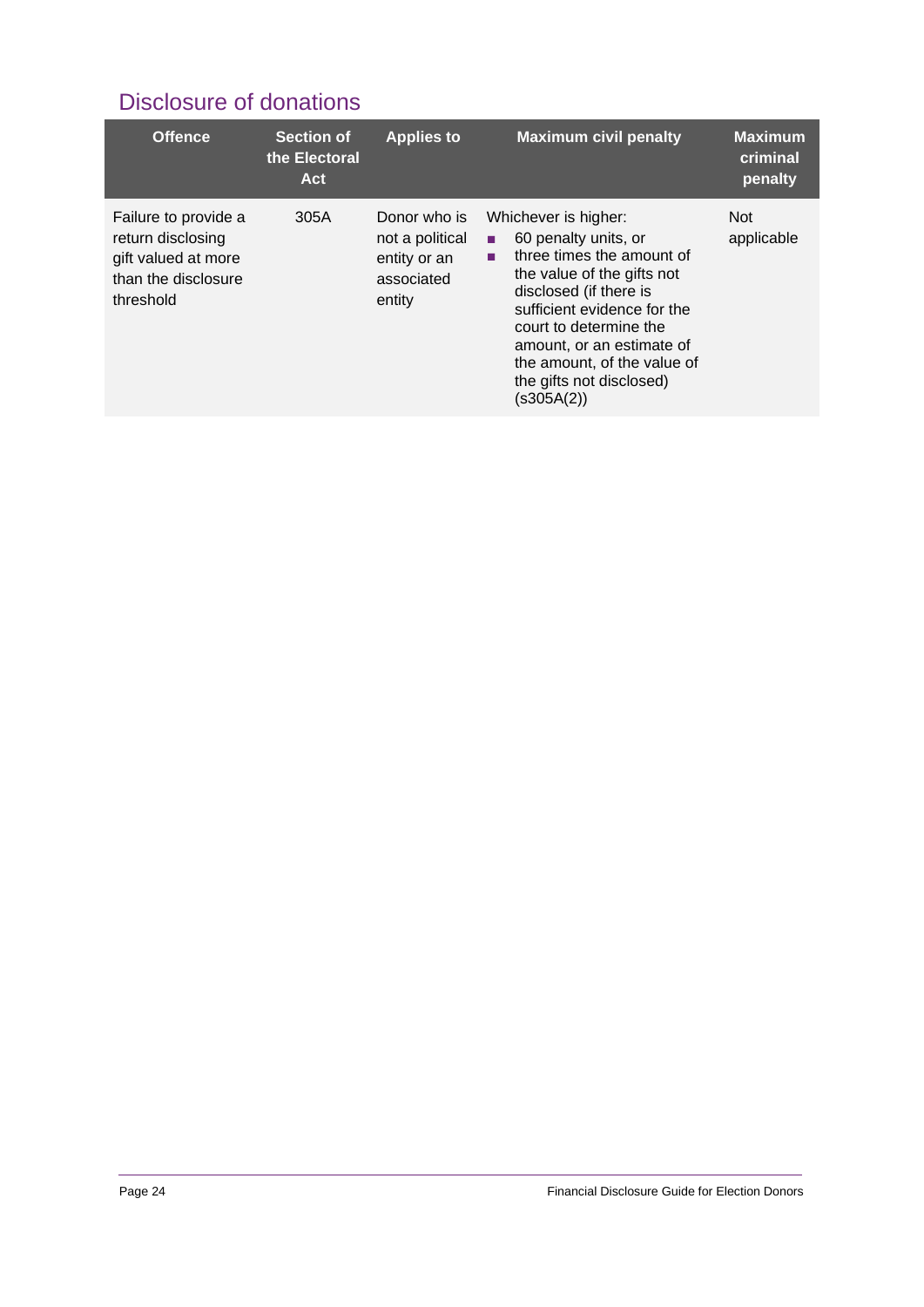## AEC investigations

| <b>Offence</b>                                                                                          | <b>Section of</b><br>the<br><b>Electoral</b><br><b>Act</b> | <b>Applies to</b>                                                                                                                                                                                                                                                                                               | <b>Maximum</b><br>civil penalty | <b>Maximum</b><br>criminal<br>penalty                                                                                                                                                                                                                     |
|---------------------------------------------------------------------------------------------------------|------------------------------------------------------------|-----------------------------------------------------------------------------------------------------------------------------------------------------------------------------------------------------------------------------------------------------------------------------------------------------------------|---------------------------------|-----------------------------------------------------------------------------------------------------------------------------------------------------------------------------------------------------------------------------------------------------------|
| Refusal or failure to<br>comply with a<br>notice relating to a<br>compliance review<br>or investigation | $316(5)-(5A)$                                              | Member of the House<br>٠<br>of Representatives<br>Senator<br>п<br>Political entity or its<br>п<br>agent<br>Significant third party<br>п<br>or its financial<br>controller<br>Associated entity or<br>п<br>its financial controller<br>Third party<br>٠<br>Donor<br>п<br>Prescribed person<br>п<br>under s17(2A) | Not applicable                  | For a refusal to<br>comply with a<br>notice under<br>s316(2A), (3) or<br>$(3A)$ :<br>10 penalty<br>п<br>units<br>(s316(5))<br>For a failure to<br>comply with a<br>notice under<br>s316(2A), (3) or<br>$(3A)$ :<br>10 penalty<br>п<br>units<br>(s316(5A)) |
| Providing false or<br>misleading<br>information during a<br>compliance review<br>or investigation       | 316(6)                                                     | Member of the House<br>٠<br>of Representatives<br>Senator<br>п<br>Political entity or its<br>п<br>agent<br>Significant third party<br>٠<br>or its financial<br>controller<br>Associated entity or<br>п<br>its financial controller<br>Third party<br>п<br>Donor<br>п<br>Prescribed person<br>п<br>under s17(2A) | Not applicable                  | Imprisonment<br>for 6 months, or<br>10 penalty<br>units, or both<br>(S316(6))                                                                                                                                                                             |